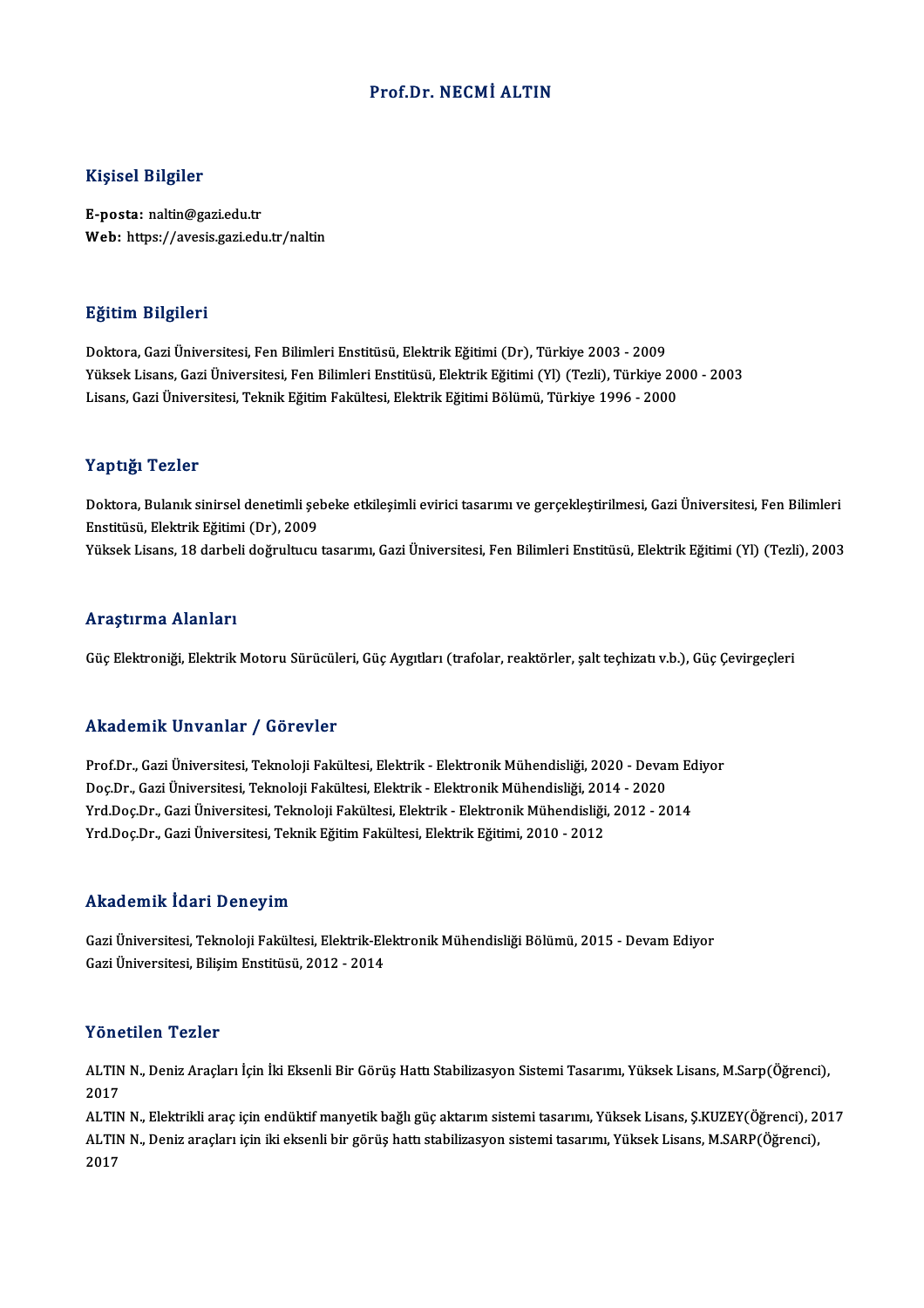# SCI, SSCI ve AHCI İndekslerine Giren Dergilerde Yayınlanan Makaleler<br>Makaleler

CI, SSCI ve AHCI Indekslerine Giren Dergilerde Yayınlanan Makale<br>I. Design and Implementation of a LLC Resonant Solid-State Transformer<br>Reshidi M. ALTIN N. Ordomir S. Bani Ahmed A. Sabbah M. Balali E. Nasiri A. I. Design and Implementation of a LLC Resonant Solid-State Transformer<br>Rashidi M., ALTIN N., Ozdemir Ş., Bani-Ahmed A., Sabbah M., Balali F., Nasiri A. Design and Implementation of a LLC Resonant Solid-State Transformer<br>Rashidi M., ALTIN N., Ozdemir Ş., Bani-Ahmed A., Sabbah M., Balali F., Nasiri A.<br>IEEE TRANSACTIONS ON INDUSTRY APPLICATIONS, cilt.56, sa.4, ss.3855-3864, Rashidi<br>IEEE TI<br>Dergi)<br>Analys IEEE TRANSACTIONS ON INDUSTRY APPLICATIONS, cilt.56, sa.4, ss.3855-3864, 2020 (SCI İndekslerine Giren<br>Dergi)<br>II. Analysis and Design of the LLC Resonant Converter With Variable Inductor Control Based on Time-<br>Demain Analys Dergi)<br>Analysis and Des<br>Domain Analysis<br>Wei Yolus Qolu Y Analysis and Design of the LLC Resonant Converter<br>Domain Analysis<br>Wei Y., Luo Q., Du X., ALTIN N., Alonso J. M. , Mantooth H. A.<br>JEEE TRANSACTIONS ON INDUSTRIAL ELECTRONICS silt 67 Domain Analysis<br>Wei Y., Luo Q., Du X., ALTIN N., Alonso J. M. , Mantooth H. A.<br>IEEE TRANSACTIONS ON INDUSTRIAL ELECTRONICS, cilt.67, sa.7, ss.5432-5443, 2020 (SCI İndekslerine Giren<br>Dergi) Wei Y.,<br>IEEE TI<br>Dergi)<br>A Dual III. A Dual Half-Bridge LLC Resonant Converter With Magnetic Control for Battery Charger Application Wei Y., Luo Q., Du X., ALTIN N., Nasiri A., Marcos Alonso J. A Dual Half-Bridge LLC Resonant Converter With Magnetic Control for Battery Charger Application<br>Wei Y., Luo Q., Du X., ALTIN N., Nasiri A., Marcos Alonso J.<br>IEEE TRANSACTIONS ON POWER ELECTRONICS, cilt.35, sa.2, ss.2196-22 Wei Y., Luo Q., Du X., ALTIN N., Nasiri A., Marcos Alonso J.<br>IEEE TRANSACTIONS ON POWER ELECTRONICS, cilt.35, sa.2, ss.2196-2207, 2020 (SCI İndekslerine Giren Dergi)<br>IV. Design and Development of a High-Frequency Multi **IEEE TRANSACTIO**<br>Design and Deve<br>Control Scheme<br><sup>Dochidi M ALTIN</sup> Design and Development of a High-Frequency Multi<br>Control Scheme<br>Rashidi M., ALTIN N., ÖZDEMİR Ş., Bani-Ahmed A., Nasiri A.<br>IEEE TRANSACTIONS ON INDUSTRY APRI ICATIONS .silt EE Control Scheme<br>Rashidi M., ALTIN N., ÖZDEMİR Ş., Bani-Ahmed A., Nasiri A.<br>IEEE TRANSACTIONS ON INDUSTRY APPLICATIONS, cilt.55, sa.6, ss.7515-7526, 2019 (SCI İndekslerine Giren<br>Dergi) Rashidi<br>IEEE TI<br>Dergi)<br>Comna IEEE TRANSACTIONS ON INDUSTRY APPLICATIONS, cilt.55, sa.6, ss.7515-7526, 2019 (SCI Ind<br>Dergi)<br>V. Comparison among different analysis methodologies for LLC resonant converter<br>Wei Y, Lue O, Chan S, Sun B, ALTIN N Dergi)<br>**Comparison among different analy<br>Wei Y., Luo Q., Chen S., Sun P., ALTIN N.**<br>JET POWER ELECTRONICS, si<sup>1+12,</sup> S2.9. Comparison among different analysis methodologies for LLC resonant converte<br>Wei Y., Luo Q., Chen S., Sun P., ALTIN N.<br>IET POWER ELECTRONICS, cilt.12, sa.9, ss.2236-2244, 2019 (SCI İndekslerine Giren Dergi)<br>An Enhanced Lyan Wei Y., Luo Q., Chen S., Sun P., ALTIN N.<br>IET POWER ELECTRONICS, cilt.12, sa.9, ss.2236-2244, 2019 (SCI İndekslerine Giren Dergi)<br>VI. An Enhanced Lyapunov-Function Based Control Scheme for Three-Phase Grid-Tied VSI Wit **IET PO<br>An En<br>Filter<br>SEEA i** An Enhanced Lyapunov-Function Based<br>Filter<br>SEFA İ., ÖZDEMİR Ş., Komurcugil H., ALTIN N.<br>JEEE TRANSACTIONS ON SUSTAINAPLE ENEL Filter<br>SEFA İ., ÖZDEMİR Ş., Komurcugil H., ALTIN N.<br>IEEE TRANSACTIONS ON SUSTAINABLE ENERGY, cilt.10, sa.2, ss.504-513, 2019 (SCI İndekslerine Giren Dergi)<br>Sliding Mode Control in Natural Erame With Bedused Number of Sansa SEFA İ., ÖZDEMİR Ş., Komurcugil H., ALTIN N.<br>IEEE TRANSACTIONS ON SUSTAINABLE ENERGY, cilt.10, sa.2, ss.504-513, 2019 (SCI İndekslerine Giren Dergi)<br>VII. Sliding-Mode Control in Natural Frame With Reduced Number of Sen **IEEE TRANSACTIONS ON SUS<br>Sliding-Mode Control in N<br>LCL-Interfaced Inverters<br>ALTIN N. ÖZDEMİR S. Komu** Sliding-Mode Control in Natural Frame <mark>V<br>LCL-Interfaced Inverters</mark><br>ALTIN N., ÖZDEMİR Ş., Komurcugil H., SEFA İ.<br>JEEE TRANSACTIONS ON INDUSTRIAL ELECT IEEE TRANSACTIONS ON INDUSTRIAL ELECTRONICS, cilt.66, sa.4, ss.2903-2913, 2019 (SCI İndekslerine Giren<br>Dergi) ALTIN<br>IEEE TI<br>Dergi)<br>Neure IEEE TRANSACTIONS ON INDUSTRIAL ELECTRONICS, cilt.66, sa.4, ss.2903-2913, 2019 (SCI İndekslerine Giren<br>Dergi)<br>VIII. Neural Modeling of Fuzzy Controllers for Maximum Power Point Tracking in Photovoltaic Energy<br>Systems Dergi)<br>Neural M<br>Systems<br>Manuel L Neural Modeling of Fuzzy Controllers for Maximum Power Point Tracking i<br>Systems<br>Manuel Lopez-Guede J., Ramos-Hernanz J., ALTIN N., ÖZDEMİR Ş., KURT E., Azkune G.<br>JOUPMAL OF ELECTRONIC MATERIALS, silt 47, sa 8, sa 4519, 452 Systems<br>Manuel Lopez-Guede J., Ramos-Hernanz J., ALTIN N., ÖZDEMİR Ş., KURT E., Azkune G.<br>JOURNAL OF ELECTRONIC MATERIALS, cilt.47, sa.8, ss.4519-4532, 2018 (SCI İndekslerine Giren Dergi) Manuel Lopez-Guede J., Ramos-Hernanz J., ALTIN N., ÖZDEMİR Ş., KURT E., Azkune G.<br>JOURNAL OF ELECTRONIC MATERIALS, cilt.47, sa.8, ss.4519-4532, 2018 (SCI İndekslerine Giren Dergi)<br>IX. The Type-2 Fuzzy Logic Controller-Base JOURNAL OF ELECTRONIC MATERIALS, cilt.47, s<br>The Type-2 Fuzzy Logic Controller-Based<br>Quadratic Boost Converter for Pv System<br>ALTIN N The Typ<br>Quadrat:<br>ALTIN N. Quadratic Boost Converter for Pv System<br>ALTIN N.<br>JOURNAL OF ELECTRONIC MATERIALS, cilt.47, sa.8, ss.4475-4485, 2018 (SCI İndekslerine Giren Dergi) ALTIN N.<br>JOURNAL OF ELECTRONIC MATERIALS, cilt.47, sa.8, ss.4475-4485, 2018 (SCI İndekslerine Giren D.<br>X. A Combined Energy Management Algorithm for Wind Turbine/Battery Hybrid System<br>ALTIN N. EVİMAYA S.E. **JOURNAL OF ELECTRON<br>A Combined Energy M<br>ALTIN N., EYİMAYA S. E.<br>JOUPMAL OF ELECTRON** A Combined Energy Management Algorithm for Wind Turbine/Battery Hybrid System<br>ALTIN N., EYİMAYA S. E.<br>JOURNAL OF ELECTRONIC MATERIALS, cilt.47, sa.8, ss.4430-4436, 2018 (SCI İndekslerine Giren Dergi)<br>Comparative study on L ALTIN N., EYİMAYA S. E.<br>JOURNAL OF ELECTRONIC MATERIALS, cilt.47, sa.8, ss.4430-4436, 2018 (SCI İndekslerine Giren Dergi)<br>XI. Comparative study on Lyapunov-function-based control schemes for single-phase grid-connected<br>vel JOURNAL OF ELECTRONIC MATERIALS, cilt.47, sa.8, ss.4430-4436, 2018 (SCI Indekslerine Giren Dergi)<br>Comparative study on Lyapunov-function-based control schemes for single-phase grid-con<br>voltage-source inverter with LCL filt Comparative study on Lyapunov-functio<br>voltage-source inverter with LCL filter<br>SEFA İ., ÖZDEMİR Ş., Komurcugil H., ALTIN N.<br>IET PENEWARLE POWER CENERATION cilt 1 voltage-source inverter with LCL filter<br>SEFA İ., ÖZDEMİR Ş., Komurcugil H., ALTIN N.<br>IET RENEWABLE POWER GENERATION, cilt.11, sa.11, ss.1473-1482, 2017 (SCI İndekslerine Giren Dergi)<br>Profase te the special issue on "The 4t SEFA İ., ÖZDEMİR Ş., Komurcugil H., ALTIN N.<br>IET RENEWABLE POWER GENERATION, cilt.11, sa.11, ss.1473-1482, 2017 (SCI İndekslerine Giren Dergi)<br>XII. Preface to the special issue on "The 4th European Conference on Renewable IET RENEWABLE POWER GENERATION, cilt11, sa.1<br>Preface to the special issue on "The 4th Euro<br>2016), 28-31 August 2016, Istanbul, Turkey"<br>KURTE, Rigon N. ALTIN N. AKIN P Preface to the special issue on "<br>2016), 28-31 August 2016, Istar<br>KURT E., Bizon N., ALTIN N., AKIN B.<br>INTERMATIONAL JOURNAL OF HYDI 2016), 28-31 August 2016, Istanbul, Turkey"<br>KURT E., Bizon N., ALTIN N., AKIN B.<br>INTERNATIONAL JOURNAL OF HYDROGEN ENERGY, cilt.42, sa.28, ss.17559-17560, 2017 (SCI İndekslerine Giren<br>Persi) KURT<br>INTER<br>Dergi)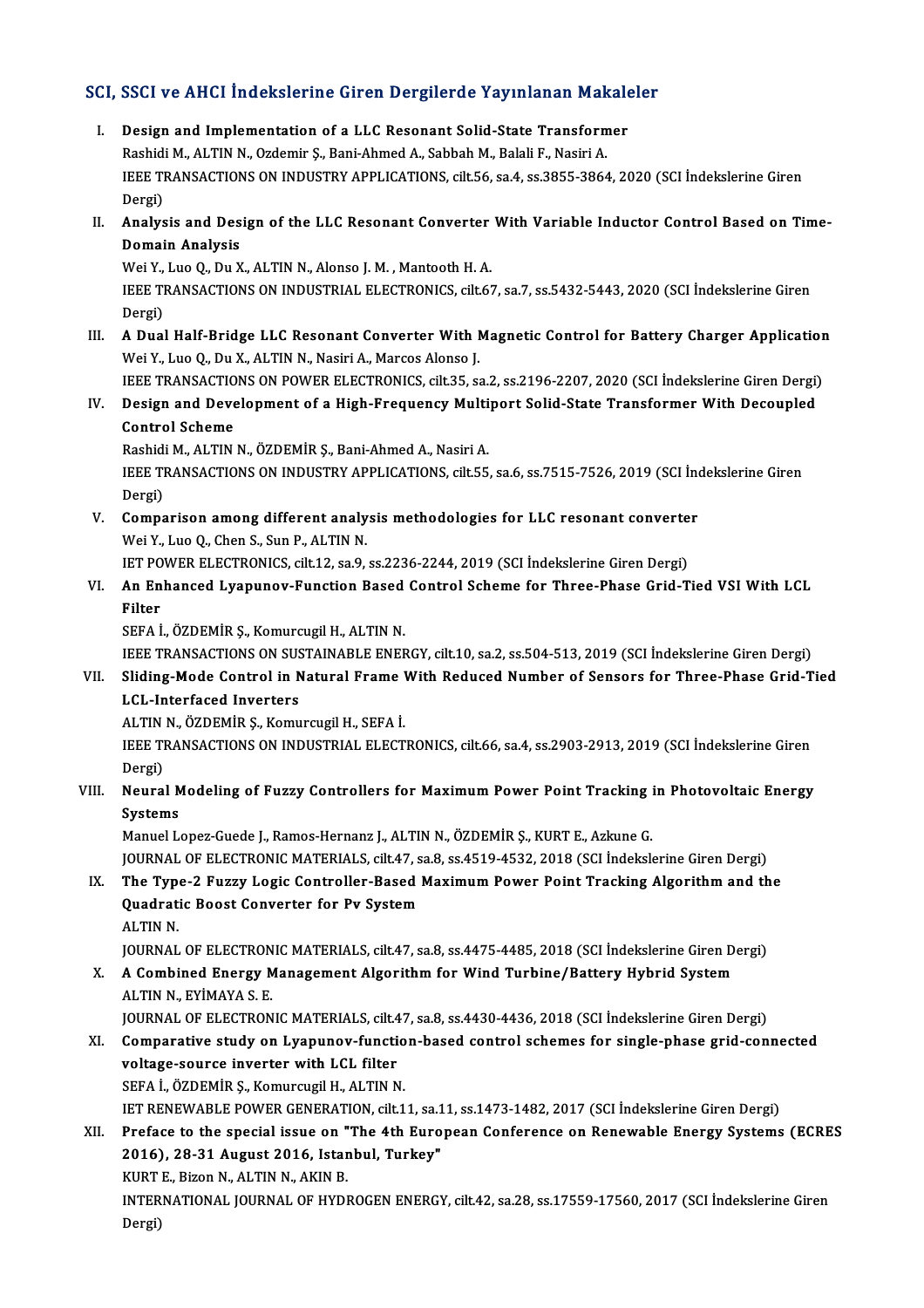XIII. Design and analysis of a wireless power transfer system with alignment errors for electrical vehicle<br>Applications **Design and a**<br>applications<br>KUZEV S. Polo **Design and analysis of a<br>applications<br>KUZEY Ş., Balci S., ALTIN N.**<br>INTERNATIONAL JOURNAL applications<br>KUZEY Ș., Balci S., ALTIN N.<br>INTERNATIONAL JOURNAL OF HYDROGEN ENERGY, cilt.42, sa.28, ss.17928-17939, 2017 (SCI İndekslerine Giren<br>Dergi) KUZEY S., Balci S., ALTIN N. XIV. Fuzzy logic based MPPT controller for high conversion ratio quadratic boost converter Dergi)<br>Fuzzy logic based MPPT c<br>ÖZDEMİR Ş., ALTIN N., Sefa İ.<br>INTERNATIONAL IQURNAL Q INTERNATIONAL JOURNAL OF HYDROGEN ENERGY, cilt.42, sa.28, ss.17748-17759, 2017 (SCI İndekslerine Giren<br>Dergi) ÖZDEM<br>INTERI<br>Dergi)<br>Design INTERNATIONAL JOURNAL OF HYDROGEN ENERGY, cilt.42, sa.28, ss.17748-17759, 2017 (SCI inde<br>Dergi)<br>XV. Design and performance analysis of the three-level isolated DC-DC converter with the<br>nanogyratelling song transformer Dergi)<br>Design and performance analysis<br>nanocyrstalline core transformer<br>ÖZDEMİR S. Roki S. ALTIN N. SEEA İ Design and performance analysis<br>nanocyrstalline core transformer<br>ÖZDEMİR Ş., Balci S., ALTIN N., SEFA İ.<br>INTERNATIONAL JOUPNAL OE HYDRC nanocyrstalline core transformer<br>ÖZDEMİR Ş., Balci S., ALTIN N., SEFA İ.<br>INTERNATIONAL JOURNAL OF HYDROGEN ENERGY, cilt.42, sa.28, ss.17801-17812, 2017 (SCI İndekslerine Giren ÖZDEM<br>INTERI<br>Dergi)<br>Design INTERNATIONAL JOURNAL OF HYDROGEN ENERGY, cilt.42, sa.28, ss.17801-17812, 2017 (SCI İndekslerine Giren<br>Dergi)<br>XVI. Design and analysis of a 35 kVA medium frequency power transformer with the nanocrystalline core<br>material Dergi)<br><mark>Design a</mark><br>material<br><sup>Polgi S. Sl</sup> Design and analysis of<br>material<br>Balci S., SEFA İ., ALTIN N.<br>INTERNATIONAL JOURN material<br>Balci S., SEFA İ., ALTIN N.<br>INTERNATIONAL JOURNAL OF HYDROGEN ENERGY, cilt.42, sa.28, ss.17895-17909, 2017 (SCI İndekslerine Giren<br>Dergi) Balci S., SEFA İ., ALTIN N. INTERNATIONAL JOURNAL OF HYDROGEN ENERGY, cilt.42, sa.28, ss.17895-17909, 2<br>Dergi)<br>XVII. Maximum Power Point Tracking Algorithms for Partial Shaded PV Systems<br>SEEA LALTIN N. ÖZDEMIR S Dergi)<br><mark>Maximum Power Point Tra</mark><br>SEFA İ., ALTIN N., ÖZDEMİR Ş.<br>ENEPCV HAPVESTINC AND EI Maximum Power Point Tracking Algorithms for Partial Shaded PV Systems<br>SEFA İ., ALTIN N., ÖZDEMİR Ş.<br>ENERGY HARVESTING AND ENERGY EFFICIENCY: TECHNOLOGY, METHODS, AND APPLICATIONS, cilt.37, ss.261-<br>292-2017 (SCL İndekslerin SEFA İ., ALTIN N., ÖZDEMİR Ş.<br>ENERGY HARVESTING AND ENERGY EFFI<br>292, 2017 (SCI İndekslerine Giren Dergi)<br>Evnlaration of antimal dagian and na ENERGY HARVESTING AND ENERGY EFFICIENCY: TECHNOLOGY, METHODS, AND APPLICATIONS,<br>292, 2017 (SCI Indekslerine Giren Dergi)<br>XVIII. Exploration of optimal design and performance of a hybrid wind-solar energy system<br>Pouralate Y 292, 2017 (SCI İndekslerine Giren Dergi)<br>Exploration of optimal design and pe<br>Bouzelata Y., ALTIN N., Chenni R., KURT E.<br>INTERNATIONAL JOURNAL OF HYDROCER INTERNATIONAL JOURNAL OF HYDROGEN ENERGY, cilt.41, sa.29, ss.12497-12511, 2016 (SCI İndekslerine Giren<br>Dergi) Bouzelata Y., ALTIN N., Chenni R., KURT E. INTERNATIONAL JOURNAL OF HYDROGEN ENERGY, cilt.41, sa.29, ss.12497-12511, 2016 (SCI İndekslerine<br>Dergi)<br>XIX. An Investigation of Ferrite and Nanocrystalline Core Materials for Medium-Frequency Power<br>Transformers Dergi)<br><mark>An Investigatie</mark><br>Transformers<br><sup>Polei S. SEEA İ</sup> **An Investigation of Fe:<br>Transformers<br>Balci S., SEFA İ., ALTIN N.**<br>JOUPMAL OF ELECTRONI Transformers<br>Balci S., SEFA İ., ALTIN N.<br>JOURNAL OF ELECTRONIC MATERIALS, cilt.45, sa.8, ss.3811-3821, 2016 (SCI İndekslerine Giren Dergi) Balci S., SEFA İ., ALTIN N.<br>JOURNAL OF ELECTRONIC MATERIALS, cilt.45, sa.8, ss.3811-3821, 2016 (SCI İndeksler<br>XX. Thermal Behavior of a Medium-Frequency Ferrite-Core Power Transformer<br>Palsi S. SEFA İ. ALTIN N. **JOURNAL OF ELECTRONI<br>Thermal Behavior of a<br>Balci S., SEFA İ., ALTIN N.**<br>JOUPNAL OF ELECTRONI Thermal Behavior of a Medium-Frequency Ferrite-Core Power Transformer<br>Balci S., SEFA İ., ALTIN N.<br>JOURNAL OF ELECTRONIC MATERIALS, cilt.45, sa.8, ss.3978-3988, 2016 (SCI İndekslerine Giren Dergi)<br>Lyanunov Eungtion and Prop Balci S., SEFA İ., ALTIN N.<br>JOURNAL OF ELECTRONIC MATERIALS, cilt.45, sa.8, ss.3978-3988, 2016 (SCI İndekslerine Giren Dergi)<br>XXI. Lyapunov-Function and Proportional-Resonant-Based Control Strategy for Single-Phase Gri JOURNAL OF ELECTRONIC MATERI<br>Lyapunov-Function and Propo:<br>Connected VSI With LCL Filter<br>Komursusil H ALTIN N. ÖZDEMİR Lyapunov-Function and Proportional-Re<br>Connected VSI With LCL Filter<br>Komurcugil H., ALTIN N., ÖZDEMİR Ş., SEFA İ.<br>IEEE TRANSACTIONS ON INDUSTRIAL ELECT Connected VSI With LCL Filter<br>Komurcugil H., ALTIN N., ÖZDEMİR Ş., SEFA İ.<br>IEEE TRANSACTIONS ON INDUSTRIAL ELECTRONICS, cilt.63, sa.5, ss.2838-2849, 2016 (SCI İndekslerine Giren Komur<br>IEEE TI<br>Dergi)<br>Sliding IEEE TRANSACTIONS ON INDUSTRIAL ELECTRONICS, cilt.63, sa.5, ss.2838-2849, 2016 (SCI İndekslerine<br>Dergi)<br>XXII. Sliding-Mode Control for Single-Phase Grid-Connected LCL-Filtered VSI With Double-Band<br>Hysteresis Schame Dergi)<br>Sliding-Mode Contr<br>Hysteresis Scheme<br>Komurgugil H. ÖZDEN Sliding-Mode Control for Single-Phase Grid-Conne<br>Hysteresis Scheme<br>Komurcugil H., ÖZDEMİR Ş., SEFA İ., ALTIN N., Kukrer O.<br>JEEE TRANSACTIONS ON INDUSTRIAL ELECTRONICS Gİ Hysteresis Scheme<br>Komurcugil H., ÖZDEMİR Ş., SEFA İ., ALTIN N., Kukrer O.<br>IEEE TRANSACTIONS ON INDUSTRIAL ELECTRONICS, cilt.63, sa.2, ss.864-873, 2016 (SCI İndekslerine Giren Dergi)<br>Design and simulation of a unified nower Komurcugil H., ÖZDEMİR Ş., SEFA İ., ALTIN N., Kukrer O.<br>IEEE TRANSACTIONS ON INDUSTRIAL ELECTRONICS, cilt.63, sa.2, ss.864-873, 2016 (SCI İnde<br>XXIII. Design and simulation of a unified power quality conditioner fed by **IEEE TRANSACTIONS ON INDUSTRIAL ELI<br>Design and simulation of a unified po<br>Bouzelata Y., KURT E., Chenni R., ALTIN N.**<br>INTERNATIONAL JOURNAL OF HYDROCE! INTERNATIONAL JOURNAL OF HYDROGEN ENERGY, cilt.40, sa.44, ss.15267-15277, 2015 (SCI İndekslerine Giren<br>Dergi) Bouzelata Y., KURT E., Chenni R., ALTIN N. INTERNATIONAL JOURNAL OF HYDROGEN ENERGY, cilt.40, sa.44, ss.15267-15277, 2015 (SCI İndeks<br>Dergi)<br>XXIV. An Extended Lyapunov-Function-Based Control Strategy for Single-Phase UPS Inverters<br>Komungual H. ALTIN N. ÖZDEMİR S. S Dergi)<br><mark>An Extended Lyapunov-Function-Based</mark><br>Komurcugil H., ALTIN N., ÖZDEMİR Ş., SEFA İ.<br>JEEE TRANSACTIONS ON ROWER ELECTRONI Komurcugil H., ALTIN N., ÖZDEMİR Ş., SEFA İ.<br>IEEE TRANSACTIONS ON POWER ELECTRONICS, cilt.30, sa.7, ss.3976-3983, 2015 (SCI İndekslerine Giren Dergi) XXV. Design and simulation of a solar suppliedmultifunctional active power filter and a comparative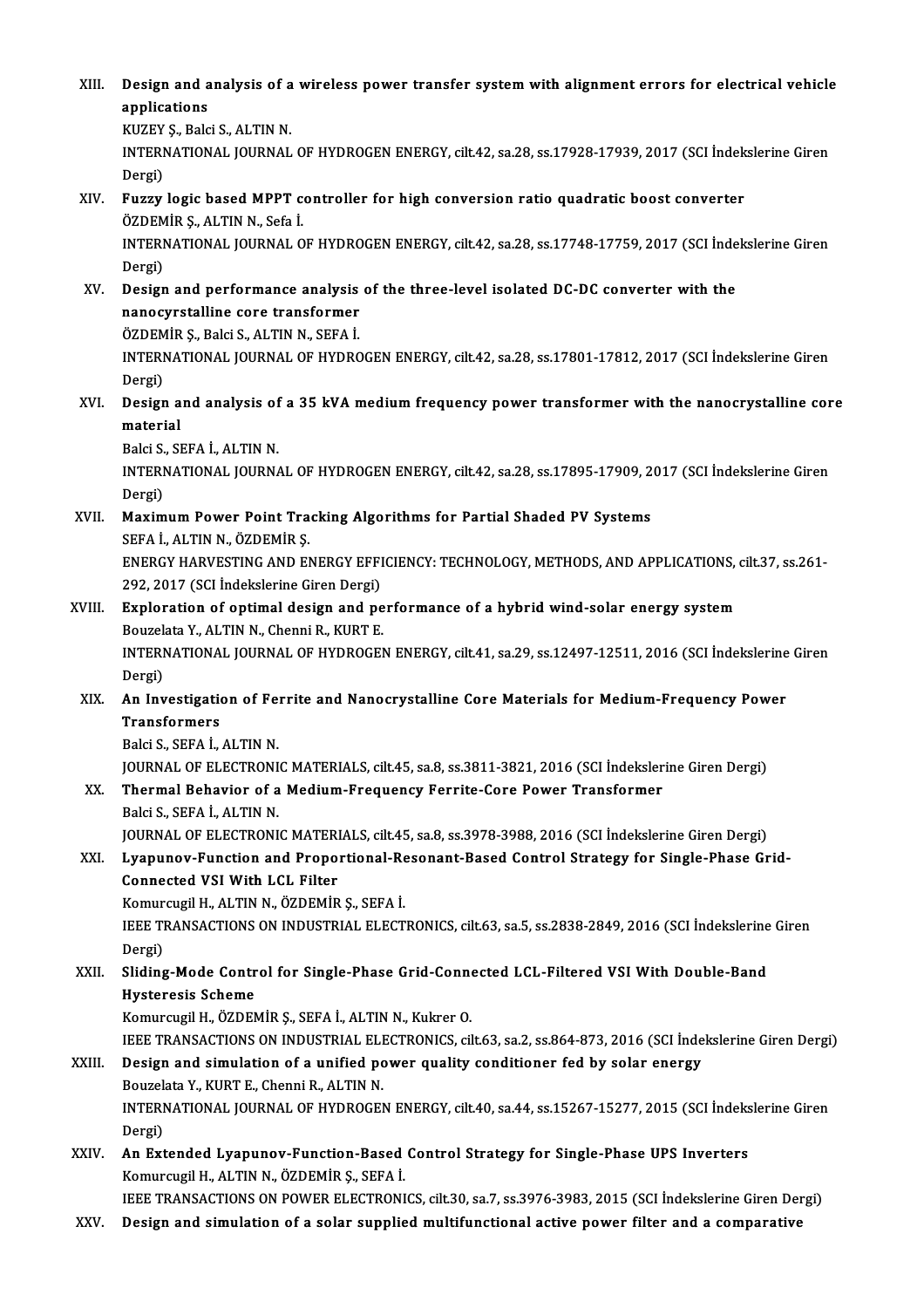|               | study on the current-detection algorithms                                                               |
|---------------|---------------------------------------------------------------------------------------------------------|
|               | Bouzelata Y., KURT E., ALTIN N., Chenni R.                                                              |
|               | RENEWABLE & SUSTAINABLE ENERGY REVIEWS, cilt.43, ss.1114-1126, 2015 (SCI Indekslerine Giren Dergi)      |
| XXVI.         | Fuzzy PI controlled inverter for grid interactive renewable energy systems                              |
|               | Sefa İ., Altin N., ÖZDEMİR Ş., KAPLAN O.                                                                |
|               | IET Renewable Power Generation, cilt.9, sa.7, ss.729-738, 2015 (SCI Expanded Indekslerine Giren Dergi)  |
| XXVII.        | Single stage three level grid interactive MPPT inverter for PV systems                                  |
|               | ÖZDEMİR Ş., ALTIN N., SEFA İ.                                                                           |
|               | ENERGY CONVERSION AND MANAGEMENT, cilt.80, ss.561-572, 2014 (SCI İndekslerine Giren Dergi)              |
| XXVIII.       | PV supplied single stage mppt inverter for induction motor actuated ventilation systems                 |
|               | ÖZDEMİR Ş., Altin N., Sefa İ., Bal G.                                                                   |
|               | Elektronika ir Elektrotechnika, cilt.20, sa.5, ss.116-122, 2014 (SCI Expanded İndekslerine Giren Dergi) |
| XXIX.         | Three-phase three-level grid interactive inverter with fuzzy logic based maximum power point            |
|               | tracking controller                                                                                     |
|               | ALTIN N., ÖZDEMİR Ş.                                                                                    |
|               | ENERGY CONVERSION AND MANAGEMENT, cilt.69, ss.17-26, 2013 (SCI Indekslerine Giren Dergi)                |
| XXX.          | Interval Type-2 Fuzzy Logic Controller Based Maximum Power Point Tracking in Photovoltaic               |
|               | Systems                                                                                                 |
|               | Altin N.                                                                                                |
|               | ADVANCES IN ELECTRICAL AND COMPUTER ENGINEERING, cilt.13, sa.3, ss.65-70, 2013 (SCI Indekslerine Giren  |
|               | Dergi)                                                                                                  |
| XXXI.         | dSPACE based adaptive neuro-fuzzy controller of grid interactive inverter                               |
|               | ALTIN N., SEFA İ.                                                                                       |
|               | ENERGY CONVERSION AND MANAGEMENT, cilt.56, ss.130-139, 2012 (SCI İndekslerine Giren Dergi)              |
| XXXII.        | 30 PULSE RECTIFIER DESIGN FOR GRID INTERFACES OF THE VARIABLE SPEED DRIVES                              |
|               | SEFA İ., ALTIN N.                                                                                       |
|               | JOURNAL OF THE FACULTY OF ENGINEERING AND ARCHITECTURE OF GAZI UNIVERSITY, cilt.24, sa.4, ss.675-685,   |
|               | 2009 (SCI İndekslerine Giren Dergi)                                                                     |
| <b>XXXIII</b> | A novel approach to determine the interphase transformer inductance of 18 pulse rectifiers              |
|               | SEFA İ., ALTIN N.                                                                                       |
|               | ENERGY CONVERSION AND MANAGEMENT, cilt.50, sa.10, ss.2495-2503, 2009 (SCI İndekslerine Giren Dergi)     |
| XXXIV.        | GRID INTERACTIVE PHOTOVOLTAIC INVERTERS- A REVIEW                                                       |
|               | SEFA İ., ALTIN N.                                                                                       |
|               | JOURNAL OF THE FACULTY OF ENGINEERING AND ARCHITECTURE OF GAZI UNIVERSITY, cilt.24, sa.3, ss.409-424,   |
|               | 2009 (SCI İndekslerine Giren Dergi)                                                                     |

### Diğer Dergilerde Yayınlanan Makaleler

- Iger Dergilerde Yayınlanan Makaleler<br>I. Review of Standards on Insulation Coordination for Medium Voltage Power Converters<br>ÖZDEMİR S. ALTIN N. Nasiri A. Cugner P Experience Fuly Internation Premation<br>
Review of Standards on Insulation Co<br>
ÖZDEMİR Ş., ALTIN N., Nasiri A., Cuzner R. ÖZDEMİR Ş., ALTIN N., Nasiri A., Cuzner R.<br>IEEE Open Journal of Power Electronics, cilt.2, ss.236-249, 2021 (Diğer Kurumların Hakemli Dergileri)
- II. A Multiport Bidirectional LLC Resonant Converter for Grid-Tied Photovoltaic-Battery Hybrid System IEEE Open Journal of Power Electronics, cilt.2,<br>A Multiport Bidirectional LLC Resonant<br>Jean-Pierre G., El Shafei A., ALTIN N., Nasiri A.<br>INTERNATIONAL JOURNAL OF RENEWARLE L A Multiport Bidirectional LLC Resonant Converter for Grid-Tied Photovoltaic-Battery Hybrid System<br>Jean-Pierre G., El Shafei A., ALTIN N., Nasiri A.<br>INTERNATIONAL JOURNAL OF RENEWABLE ENERGY RESEARCH, cilt.10, sa.2, ss.862-Jean-Pierre G<br>INTERNATIO<br>Giren Dergi)<br>A Hybrid Ox INTERNATIONAL JOURNAL OF RENEWABLE ENERGY RESEARCH, cilt.10, sa.2, ss.862-870, 2020 (ESCI İndekslerine<br>Giren Dergi)<br>III. A Hybrid Overload Current Limiting and Short Circuit Protection Scheme for Voltage Mode Inverters<br>Kes
- Giren Dergi)<br>III. A Hybrid Overload Current Limiting and Short Circuit Protection Scheme for Voltage Mode Inverters<br>Koseoglu C., ALTIN N., Zengin F., Kelebek H., SEFA İ. A Hybrid Overload Current Limiting and Short Circuit Protection Scheme for Voltage Mode Inverters<br>Koseoglu C., ALTIN N., Zengin F., Kelebek H., SEFA İ.<br>INTERNATIONAL JOURNAL OF RENEWABLE ENERGY RESEARCH, cilt.10, sa.1, ss. Koseoglu C., *I*<br>INTERNATIO<br>Giren Dergi)<br>Peview on J INTERNATIONAL JOURNAL OF RENEWABLE ENERGY RESEARCH, cilt.10, sa.1, ss.407-415, 2020 (ES<br>Giren Dergi)<br>IV. Review on Vehicle-to-Grid Systems: The Most Recent Trends and Smart Grid Interaction
-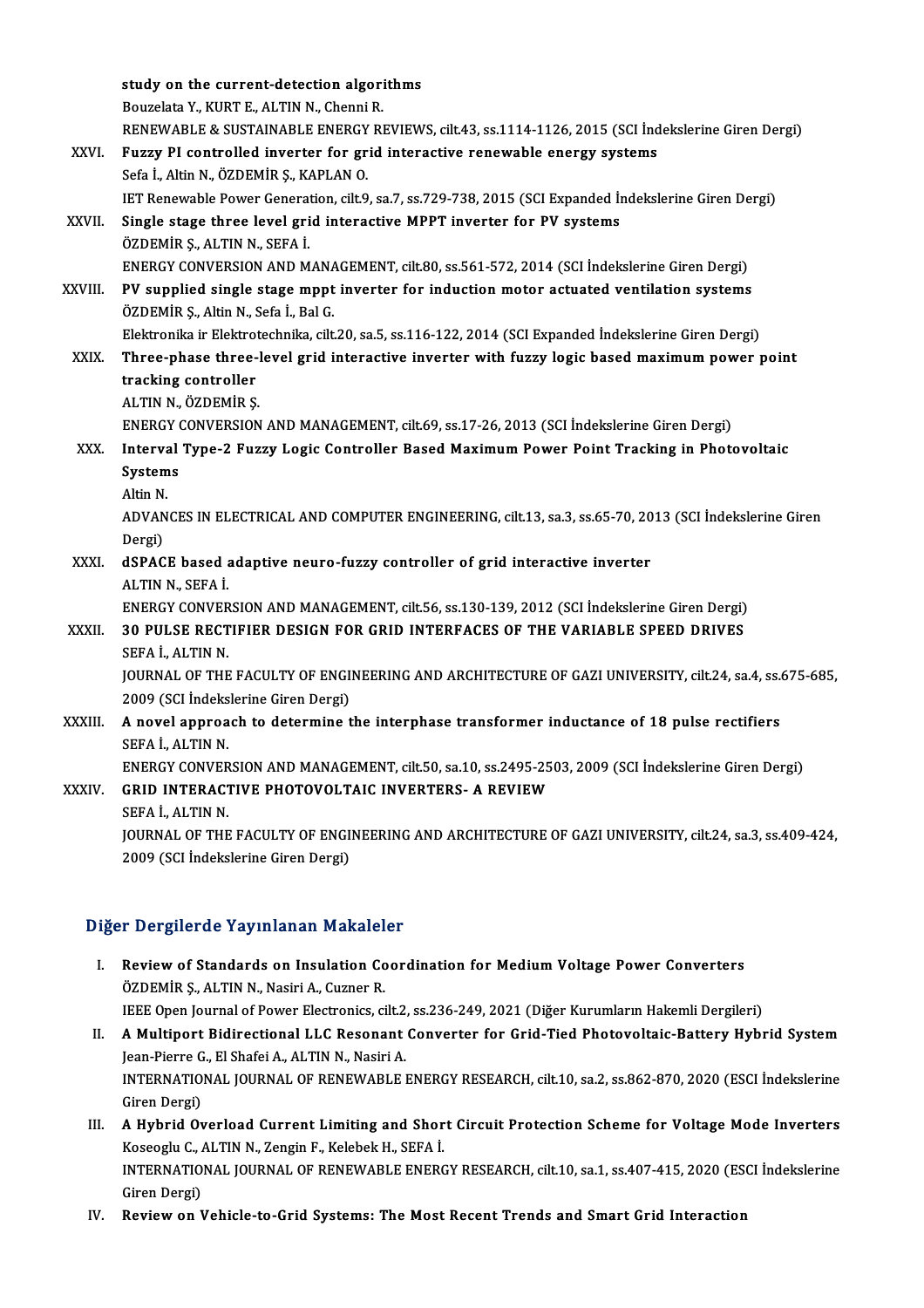Technologies Sarp M., ALTIN N. GAZIUNIVERSITYJOURNALOF SCIENCE, cilt.33, sa.2, ss.394-411,2020 (ESCI İndekslerineGirenDergi) Sarp M., ALTIN N.<br>GAZI UNIVERSITY JOURNAL OF SCIENCE, cilt.33, sa.2, ss.394-411, 20<br>V. Sonlu Elemanlar Metodu ile AA Hat Reaktörlerinin Tasarımı<br>SEEA İ. sələmi b. ALTIN N. GAZI UNIVERSITY JOURNA<br>Sonlu Elemanlar Metodu<br>SEFA İ., selami b., ALTIN N.<br>Cazi Üniversitesi Bolitelmik SEFA İ., selami b., ALTIN N.<br>Gazi Üniversitesi Politeknik Dergisi, cilt.18, sa.4, ss.257-267, 2015 (Diğer Kurumların Hakemli Dergileri) SEFA İ., selami b., ALTIN N.<br>Gazi Üniversitesi Politeknik Dergisi, cilt.18, sa.4, ss.257-267, 2015 (Di<br>VI. Design of the AC Line Reactors With Finite Element Method<br>SERA İ. Baki S. ALTIN N. Gazi Üniversitesi Politekn<br>Design of the AC Line<br>SEFA İ., Balci S., ALTIN N.<br>JOUPMAL OF POLYTECHN SEFA İ., Balci S., ALTIN N.<br>JOURNAL OF POLYTECHNIC-POLITEKNIK DERGISI, cilt.18, sa.4, ss.257-267, 2015 (ESCI İndekslerine Giren Dergi) SEFA İ., Balci S., ALTIN N.<br>JOURNAL OF POLYTECHNIC-POLITEKNIK DERGISI, cilt.18, sa.4, ss.257-267, 2015 (ESCI İndekslerine Giren<br>VII. 32 Bit ARM İşlemci ile Hız Denetimi Yapılan Bir DA Motorun Android Arayüzü Olan Bir Cihaz JOURNAL OF POLYTECHNIC-POLITEKNIK DERG<br>32 Bit ARM İşlemci ile Hız Denetimi Yapıla<br>Üzerinden Uzaktan Kontrolü ve İzlenmesi<br>ALTIN N. SEEA İ. ÖZDEMİR S. Feli 7 32 Bit ARM İşlemci ile Hız Deneti<br>Üzerinden Uzaktan Kontrolü ve İ<br>ALTIN N., SEFA İ., ÖZDEMİR Ş., zeki z.<br>Bilisim Telmelejileri Dergisi, silt 8, çe i Üzerinden Uzaktan Kontrolü ve İzlenmesi<br>ALTIN N., SEFA İ., ÖZDEMİR Ş., zeki z.<br>Bilişim Teknolojileri Dergisi, cilt.8, sa.3, 2015 (Diğer Kurumların Hakemli Dergileri) ALTIN N., SEFA İ., ÖZDEMİR Ş., zeki z.<br>Bilişim Teknolojileri Dergisi, cilt.8, sa.3, 2015 (Diğer Kurumları<br>VIII. dSAPCE Based Fuzzy Logic Controlled Boost Converter<br>SEFA İ. ALTIN N. ÖZDEMİR S Bilişim Teknolojileri Dergisi, ci<br>dSAPCE Based Fuzzy Logic<br>SEFA İ., ALTIN N., ÖZDEMİR Ş.<br>Electronice and Computer Scie

Electronics and Computer Science, Scientific Bulletin, cilt.2, sa.8, ss.36-41, 2009 (Diğer Kurumların Hakemli<br>Dergileri) SEFA İ., ALTIN N., ÖZDEMİR Ş.

#### Kitap & Kitap Bölümleri

Itap & Kitap Bölümleri<br>I. Maximum Power Point Tracking Algorithms for Partial Shaded PV Systems<br>SERA LALTIN N. ÖZDEMİR S SEFA İ., ALTIN N., ÖZDEMİR Ş.<br>SEFA İ., ALTIN N., ÖZDEMİR Ş.<br>Frarsı: Harvestins and Energi SEFA İ., ALTIN N., ÖZDEMİR Ş.<br>Energy Harvesting and Energy Efficiency, Erol Kurt, Editör, Springer International Publishing AG, ss.261-292, 2017

#### Hakemli Kongre / Sempozyum Bildiri Kitaplarında Yer Alan Yayınlar

akemli Kongre / Sempozyum Bildiri Kitaplarında Yer Alan Yayınlar<br>I. Second-Order Sliding Mode Control of Three-Phase Three-Level Grid-Connected Neutral Point<br>Clamped Inverters Second-Order Slidi<br>Clamped Inverters<br>ALTIN N. ÖZDEMİR S Second-Order Sliding Mode Control of Thr<br>Clamped Inverters<br>ALTIN N., ÖZDEMİR Ş., SEFA İ., KÖMÜRCÜGİL H.<br>International Conference en Electronics Compu

ALTIN N., ÖZDEMİR Ş., SEFA İ., KÖMÜRCÜGİL H.

Clamped Inverters<br>ALTIN N., ÖZDEMİR Ş., SEFA İ., KÖMÜRCÜGİL H.<br>International Conference on Electronics, Computers and Artificial Intelligence (ECAI), Pitesti, Romanya, 01 Temmuz<br>2021 International Conference on Electronics, Computers and Artificial Intelligence (ECAI), Pitesti, Roman 2021<br>II. Control and Loss Analysis of a Solid State Transformer Based DC Extreme Fast Charger<br>Jean Biarre C. Babashtasin

2021<br>Control and Loss Analysis of a Solid State 1<br>Jean-Pierre G., Beheshtaein S., ALTIN N., Nasiri A.<br>JEEE Transportation Electrification Conference al Jean-Pierre G., Beheshtaein S., ALTIN N., Nasiri A.<br>IEEE Transportation Electrification Conference and Expo (ITEC), ELECTR NETWORK, 21 - 25 Haziran 2021, ss.9-14

## Jean-Pierre G., Beheshtaein S., ALTIN N., Nasiri A.<br>IEEE Transportation Electrification Conference and Expo (ITEC), ELECTR NETWORK, 21 - 25 Haziran<br>III. Design and Implementation of a Medium Voltage, High Power, High F **IEEE Transpor<br>Design and In<br>Transformer**<br>El Shafoi A. Öz Design and Implementation of a Medium Voltage<br>Transformer<br>El Shafei A., Özdemir Ş., Altın N., Jean Pierre G., Nasiri A.<br>2020 IEEE Annlied Bower Electronies Conference and E

Transformer<br>El Shafei A., Özdemir Ş., Altın N., Jean Pierre G., Nasiri A.<br>2020 IEEE Applied Power Electronics Conference and Exposition (APEC), California, Amerika Birleşik Devletleri, 15<br>- 19 Mert 2020, ss 2252, 2257. El Shafei A., Özdemir Ş., Altın N., Jean Pierre G., Nasiri A.<br>2020 IEEE Applied Power Electronics Conference and Exposition (APEC), California, Amerika Birleşik Dev<br>- 19 Mart 2020, ss.2352-2357<br>IV. A High Power High Fr 2020 IEEE Applied Power Electronics Conference and Exposition (APEC), California, Amerika Birleşik Dev<br>- 19 Mart 2020, ss.2352-2357<br>IV. A High Power High Frequency Transformer Design for Solid State Transformer Application

- 19 Mart 2020, ss.2352-2357<br>A High Power High Frequency Transformer Design<br>El Shafei A., ÖZDEMİR Ş., ALTIN N., Jean Pierre G., Nasiri A.<br>9TH INTERNATIONAL CONEERENCE ON RENEWARLE ENE 8TH INTERNATIONAL CONFERENCE ON RENEWABLE ENERGY RESEARCH AND APPLICATIONS (ICRERA), Brasov,<br>Romanya, 3 - 06 Kasım 2019, ss.1-6 El Shafei A., ÖZDEMİR Ş., ALTIN N., Je<br>8TH INTERNATIONAL CONFERENCE<br>Romanya, 3 - 06 Kasım 2019, ss.1-6<br>A Hybrid Querlead Current Limi 8TH INTERNATIONAL CONFERENCE ON RENEWABLE ENERGY RESEARCH AND APPLICATIONS (ICRERA), B<br>Romanya, 3 - 06 Kasım 2019, ss.1-6<br>V. A Hybrid Overload Current Limiting and Short Circuit Protection Scheme: A Case Study on UPS<br>I
- Romanya,<br><mark>A Hybrid</mark><br>Inverter<br>Kässažlu A Hybrid Overload Current Limiting and Shor<br>Inverter<br>Köseoğlu C., ALTIN N., Zengin F., Kelebek H., SEFA İ.<br>ICRERA 20109TH INTERNATIONAL CONEERENCE C

Inverter<br>Köseoğlu C., ALTIN N., Zengin F., Kelebek H., SEFA İ.<br>ICRERA 20198TH INTERNATIONAL CONFERENCE ON RENEWABLE ENERGY RESEARCH AND APPLICATIONS,<br>Brasov, Romanya, 3 - 06 Kasım 2019, ss.1-6 Köseoğlu C., ALTIN N., Zengin F., Kelebek H.,<br>ICRERA 20198TH INTERNATIONAL CONFER<br>Brasov, Romanya, 3 - 06 Kasım 2019, ss.1-6<br>A Multinort Bidirestional LLC Besonant

#### VI. AMultiport Bidirectional LLC Resonant Converter for Grid-Tied Photovoltaic-Battery Hybrid System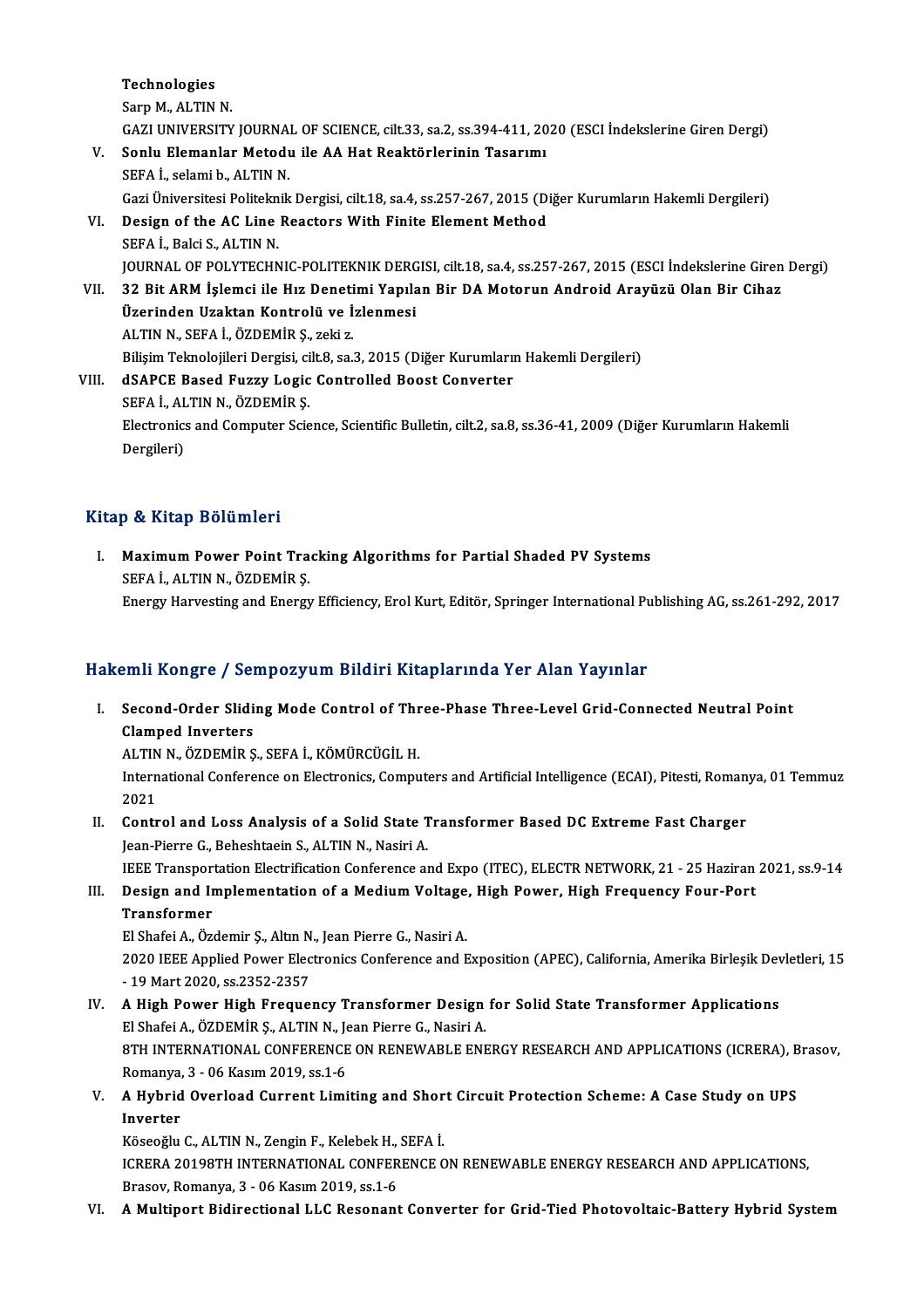Jean Pierre G., El Shafei A., ALTIN N., Nasiri A. Jean Pierre G., El Shafei A., ALTIN N., Nasiri A.<br>ICRERA 2019 8TH INTERNATIONAL CONFERENCE ON RENEWABLE ENERGY RESEARCH AND APPLICATIONS, Jean Pierre G., El Shafei A., ALTIN N., Nasiri A<br>ICRERA 2019 8TH INTERNATIONAL CONFEF<br>Brasov, Romanya, 3 - 06 Kasım 2019, ss.1-6<br>A Complete Design of a High Enequency ICRERA 2019 8TH INTERNATIONAL CONFERENCE ON RENEWABLE ENERGY RESEARCH AN<br>Brasov, Romanya, 3 - 06 Kasım 2019, ss.1-6<br>VII. A Complete Design of a High Frequency Medium Voltage Multi-Port Transformer

- Brasov, Romanya, 3 06 Kasım 2019, ss.1-6<br>A Complete Design of a High Frequency Medium Vo<br>El Shafei A., ÖZDEMİR Ş., ALTIN N., Jean Pierre G., Nasiri A.<br>9TH INTERNATIONAL CONEERENCE ON RENEWARLE ENE A Complete Design of a High Frequency Medium Voltage Multi-Port Transformer<br>El Shafei A., ÖZDEMİR Ş., ALTIN N., Jean Pierre G., Nasiri A.<br>8TH INTERNATIONAL CONFERENCE ON RENEWABLE ENERGY RESEARCH AND APPLICATIONS (ICRERA), El Shafei A., ÖZDEMİR Ş., ALTIN N., Jea<br>8TH INTERNATIONAL CONFERENCE (<br>Romanya, 3 - 06 Kasım 2019, ss.7-12<br>Mitigating Communication Dolay 8TH INTERNATIONAL CONFERENCE ON RENEWABLE ENERGY RESEARCH AND APPLICATIONS (ICRERA), Brasov,<br>Romanya, 3 - 06 Kasım 2019, ss.7-12<br>VIII. Mitigating Communication Delay Impact on Microgrid Stability Using a Compensator Based
- Romanya, 3<br><mark>Mitigating</mark><br>Predictor<br>Akbari Hag Mitigating Communication Delay Impact on Microgrid Stability Using a Compensator Based on Smith<br>Predictor<br>Akbari Haghighat H., ALTIN N., Nasiri A. Predictor<br>Akbari Haghighat H., ALTIN N., Nasiri A.<br>2019 IEEE Energy Conversion Congress and Exposition (ECCE), Baltimore, MD, USA, 29 Eylül - 03 Ekim 2019<br>A.Three Bert LLC Besenant Converter for Photoveltais Bettery Hybrid

IX. A Three-Port LLC Resonant Converter for Photovoltaic-Battery Hybrid System<br>JeanPierre G., ALTIN N., Nasiri A. 2019 IEEE Energy Conversion Co<br>**A Three-Port LLC Resonant C**<br>JeanPierre G., ALTIN N., Nasiri A.<br>2010 IEEE Transportation Electr A Three-Port LLC Resonant Converter for Photovoltaic-Battery Hybrid System<br>JeanPierre G., ALTIN N., Nasiri A.<br>2019 IEEE Transportation Electrification Conference and Expo (ITEC), Detroit, MI, USA, 19 - 21 Haziran 2019<br>Croy

JeanPierre G., ALTIN N., Nasiri A.<br>2019 IEEE Transportation Electrification Conference and Expo (ITEC), Detroit, MI, USA, 19 - 21 Hazira<br>X. Grey Wolf Optimization Based MPPT Algorithm for Solar PV System with SEPIC Convert 2019 IEEE Transportatio<br>Grey Wolf Optimizatio<br>Atici K., SEFA İ., ALTIN N.<br>4th International Confore

Grey Wolf Optimization Based MPPT Algorithm for Solar PV System with SEPIC Converter<br>Atici K., SEFA İ., ALTIN N.<br>4th International Conference on Power Electronics and their Applications (ICPEA), Elazığ, Türkiye, 25 - 27 Ey Atici K<br>4th In<br>2019 4th International Conference on Power Electronics and their Applications (ICPEA), E<br>2019<br>XI. A Novel Solar PV Inverter Topology Based on an LLC Resonant Converter

# 2019<br>**A Novel Solar PV Inverte**r<br>Altın N., Ozdemir Ş., Nasiri A.<br>11th Annual IEEE Energy Co

A Novel Solar PV Inverter Topology Based on an LLC Resonant Converter<br>Altın N., Ozdemir Ş., Nasiri A.<br>11th Annual IEEE Energy Conversion Congress and Exposition (ECCE), Maryland, Amerika Birleşik Devletleri, 29<br>Fylül - 03 Altın N., Ozdemir Ş., Nasiri A.<br>11th Annual IEEE Energy Conversio:<br>Eylül - 03 Ekim 2019, ss.6734-6740<br>A Deseunled Control Schame of 11th Annual IEEE Energy Conversion Congress and Exposition (ECCE), Mary<br>Eylül - 03 Ekim 2019, ss.6734-6740<br>XII. A Decoupled Control Scheme of Four-Port Solid State Transformer<br>Ordomir S. ALTIN N. El Shafej A. Bashidi M. Na Eylül - 03 Ekim 2019, ss.6734-6740<br>A Decoupled Control Scheme of Four-Port Solid<br>Ozdemir Ş., ALTIN N., El Shafei A., Rashidi M., Nasiri A.<br>11th Annual IEEE Energy Conversion Congress and E

Ozdemir Ș., ALTIN N., El Shafei A., Rashidi M., Nasiri A.

11th Annual IEEE Energy Conversion Congress and Exposition (ECCE), Maryland, Amerika Birleşik Devletleri, 29<br>Eylül - 03 Ekim 2019, ss.5009-5015 11th Annual IEEE Energy Conversion Congress and Exposition (ECCE), Maryland, Amerika Birleşik Devletleri, 2<br>Eylül - 03 Ekim 2019, ss.5009-5015<br>XIII. A Modified Lyapunov-Function Based Control Scheme for Three-Phase Thr

# Eylül - 03 Ekim 2019<br>A Modified Lyapur<br>Tied NPC Inverter<br>ALTIN N SEEA LK2 A Modified Lyapunov-Function Based Contract Control Control<br>Tied NPC Inverter<br>ALTIN N., SEFA İ., Komurcugil H., ÖZDEMİR Ş.<br>7th International Istanbul Smart Crids and Cit

ALTIN N., SEFA İ., Komurcugil H., ÖZDEMİR Ş.

Tied NPC Inverter<br>ALTIN N., SEFA İ., Komurcugil H., ÖZDEMİR Ş.<br>7th International Istanbul Smart Grids and Cities Congress and Fair (ICSG), İstanbul, Türkiye, 25 - 26 Nisan 2019,<br>ss.218-222 7th International Istanbul Smart Grids and Cities Congress and Fair (ICSG), İstanbul, Türkiye, 25 - 26 Nisan 201<br>1958–222<br>XIV. A Modified Lyapunov-Function Based Control Scheme for Two-Leg Three-Level T-Type Grid-Tied<br>1958

# SS.218-222<br>A Modified Lyapunov-Fu<br>Inverter with LCL Filter<br>ALTIN N. ÖZDEMIR S. SER A Modified Lyapunov-Function Based Converter with LCL Filter<br>ALTIN N., ÖZDEMİR Ş., SEFA İ., Komurcugil H.<br>Ath International Conference en Bewer Flectr

Inverter with LCL Filter<br>ALTIN N., ÖZDEMİR Ş., SEFA İ., Komurcugil H.<br>4th International Conference on Power Electronics and their Applications (ICPEA), Elazığ, Türkiye, 25 - 27 Eylül ALTIN<br>4th In<br>2019<br>Slidin 4th International Conference on Power Electronics and their Applications (ICPEA), Elazığ, Türkiye, 25 - 27 Eylül<br>2019<br>XV. Sliding-mode and proportional-resonant based control strategy for three-phase two-leg T-type grid-<br>2

# 2019<br>Sliding-mode and proportional-reso<br>connected inverters with LCL filter<br>ALTIN N. ÖZDEMİR S. Komurquril H. So Sliding-mode and proportional-resonant based con<br>connected inverters with LCL filter<br>ALTIN N., ÖZDEMİR Ş., Komurcugil H., Sefaand İ., Biricik S.<br>44th Annual Conference of the IEEE Industrial Electronics

ALTIN N., ÖZDEMİR Ş., Komurcugil H., Sefaand İ., Biricik S.

connected inverters with LCL filter<br>ALTIN N., ÖZDEMİR Ş., Komurcugil H., Sefaand İ., Biricik S.<br>44th Annual Conference of the IEEE Industrial Electronics Society, IECON 2018, Washington, Amerika Birleşik 44th Annual Conference of the IEEE Industrial Electronics Society, IECON 2018, Washington, Amerika Birleşik<br>Devletleri, 20 - 23 Ekim 2018, ss.4492-4497<br>XVI. Control of wind-photovoltaic-battery hybrid system energy managem

## Devletleri, 20 - 23 Ekim 2018, ss.4492-4497<br>Control of wind-photovoltaic-battery h<br>mitigation system.<br>EYİMAYA S. E., BAL G., ALTIN N. Control of wind-photovoltaic<br>mitigation system.<br>EYİMAYA S. E. , BAL G., ALTIN N.<br>7th International Conference on mitigation system.<br>EYİMAYA S. E. , BAL G., ALTIN N.<br>7th International Conference on Advanced Technologies, 28 Nisan - 01 Mayıs 2018<br>Mesh Quality Effects of the EEA Simulation Annlied on a Transformer.

7th International Conference on Advance<br>Mesh Quality Effects of the FEA Sin<br>BALCI S., SEFA İ., ALTIN N., ÖZDEMİR Ş.

## XVII. Mesh Quality Effects of the FEA Simulation Applied on a Transformer BALCI S., SEFA I., ALTIN N., ÖZDEMIR S.

Mesh Quality Effects of the FEA Simulation Applied on a Transformer<br>BALCI S., SEFA İ., ALTIN N., ÖZDEMİR Ş.<br>7th International Conference on Advanced Technologies (ICAT'xx18), Antalya, Türkiye, 28 Nisan - 01 Mayıs 2018<br>Bidi

### BALCI S., SEFA İ., ALTIN N., ÖZDEMİR Ş.<br>7th International Conference on Advanced Technologies (ICAT'xx18), Antalya, Tür<br>XVIII. Bidirectional Three-Phase Two-Leg Inverter with PR Current Controller<br>ÖZDEMİR S. SERA İ. PALCI 7th International Conference on Advand<br>Bidirectional Three-Phase Two-Leg<br>ÖZDEMİR Ş., SEFA İ., BALCI S., ALTIN N.<br>7th International Conference on Advanc Bidirectional Three-Phase Two-Leg Inverter with PR Current Controller<br>ÖZDEMİR Ş., SEFA İ., BALCI S., ALTIN N.<br>7th International Conference on Advanced Technologies (ICAT'xx18), Antalya, Türkiye, 28 Nisan - 01 Mayıs 2018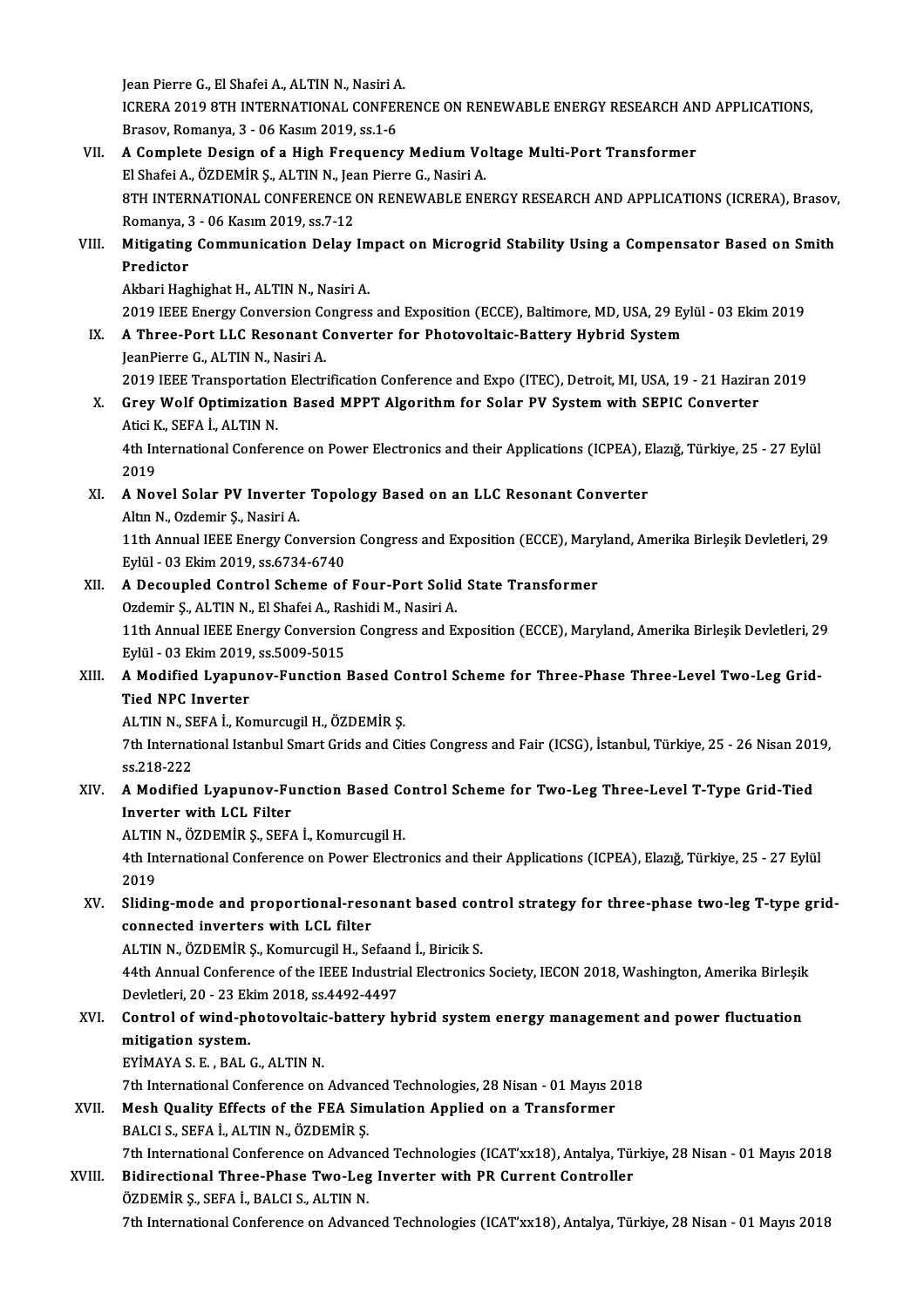| XIX.    | Development of a Power and Voltage Control Scheme for Multi-Port Solid State Transformers<br>Khayamy M., Nasiri A., Altin N.                     |
|---------|--------------------------------------------------------------------------------------------------------------------------------------------------|
|         | 7th International Conference on Renewable Energy Research and Applications (ICRERA), Paris, Fransa, 14 - 17<br>Ekim 2018, ss 926-932             |
| XX.     | Two-Stage Grid-Connected Inverter for PV Systems                                                                                                 |
|         | ALTIN N., ÖZDEMİR Ş., Komurcugil H., SEFA İ., Biricik S.                                                                                         |
|         | 12th IEEE International Conference on Compatibility, Power Electronics and Power Engineering (CPE-<br>POWERENG), Doha, Qatar, 10 - 12 Nisan 2018 |
| XXI.    | Three-Phase Three-Level T-type Grid-Connected Inverter with Reduced Number of Switches<br>ALTIN N., SEFA İ., Komurcugil H., ÖZDEMİR Ş.           |
|         | 6th International Istanbul Smart Grids and Cities Congress and Fair (ICSG), İstanbul, Türkiye, 25 - 26 Nisan 2018,                               |
| XXII.   | ss 58-62<br>A High Efficiency, Decoupled On-board Battery Charger with Magnetic Control                                                          |
|         | Wei Y., Altin N., Luo Q., Nasiri A.                                                                                                              |
|         | 7th International Conference on Renewable Energy Research and Applications (ICRERA), Paris, Fransa, 14 - 17<br>Ekim 2018, ss 920-925             |
| XXIII.  | Sliding Mode Control of Three-Phase Three-Level Two-Leg NPC Inverter with LCL Filter for<br><b>Distributed Generation Systems</b>                |
|         | ÖZDEMİR Ş., ALTIN N., Komurcugil H., SEFA İ.                                                                                                     |
|         | 44th Annual Conference of the IEEE Industrial-Electronics-Society (IECON), Washington, Kiribati, 20 - 23 Ekim<br>2018, ss.3895-3900              |
| XXIV.   | An Analysis on Cooling Requirements of the High Power Medium Frequency Inductors<br>Balci S., SEFA İ., ALTIN N., ÖZDEMİR Ş.                      |
|         | 12th IEEE International Conference on Compatibility, Power Electronics and Power Engineering (CPE-                                               |
|         | POWERENG), Doha, Qatar, 10 - 12 Nisan 2018                                                                                                       |
| XXV.    | Preliminary Modeling of FLC Dealing with MPPT Problem                                                                                            |
|         | Lopez Guede J. M., Ramos Hernanz J., ALTIN N., ÖZDEMİR Ş., KURT E., Azkune G.                                                                    |
|         | European Conference on Renewable Energy Systems, Saraybosna, Bosna-Hersek, 27 - 30 Ağustos 2017, ss.239-<br>244                                  |
| XXVI.   | Series-Parallel Resonant Converter With Current Limiting Ability For Renewable Energy Source<br>ALTIN N., ÖZDEMİR Ş., BALCI S., SEFA İ.          |
|         | European Conference on Renewable Energy Systems, Saraybosna, Bosna-Hersek, 27 - 30 Ağustos 2017, ss.483-<br>488                                  |
| XXVII.  | Loss Behaviour of the Dry-type Power Transformer According to the Load Type<br>BALCI S., BATTAL F., SEFA İ., Bayram M. B., ÖZDEMİR Ş., ALTIN N.  |
|         | European Conference on Renewable Energy Systems, Saraybosna, Bosna-Hersek, 27 - 30 Ağustos 2017, ss.49                                           |
| XXVIII. | An Investigation On Coupled Inductors of Quadratic Boost Converters<br>BALCI S., SEFA İ., ÖZDEMİR Ş., ALTIN N.                                   |
|         | European Conference on Renewable Energy Systems, Saraybosna, Bosna-Hersek, 27 - 30 Ağustos 2017, ss.507-<br>513                                  |
| XXIX.   | A QUADRATIC BOOST CONVERTER WITH TYPE-2 FUZZY LOGIC CONTROLLER BASED MAXIMUM                                                                     |
|         | POWER POINT TRACKING ALGORITHM FOR PV SYSTEMS<br>ALTIN N.                                                                                        |
|         | Fifth European Conference on Renewable EnergySystems (ECRES 2017), Saraybosna, Bosna-Hersek, 27 - 30                                             |
| XXX.    | Ağustos 2017<br>CONTROL OF THE BATTERY ENERGY STORAGE SYSTEM TO MITIGATE THE WINDPOWER                                                           |
|         | <b>FLUCTUATIONS</b>                                                                                                                              |
|         | ALTIN N., EYİMAYA S. E.                                                                                                                          |
|         | Fifth European Conference on Renewable EnergySystems (ECRES 2017), Saraybosna, Bosna-Hersek, 27 - 30<br>Ağustos 2017                             |
| XXXI.   | ANALYSIS OF THE COMBINED RESPONSE OF FLC AND BOOST CONVERTER FOR MPPT IN PV SYSTEMS                                                              |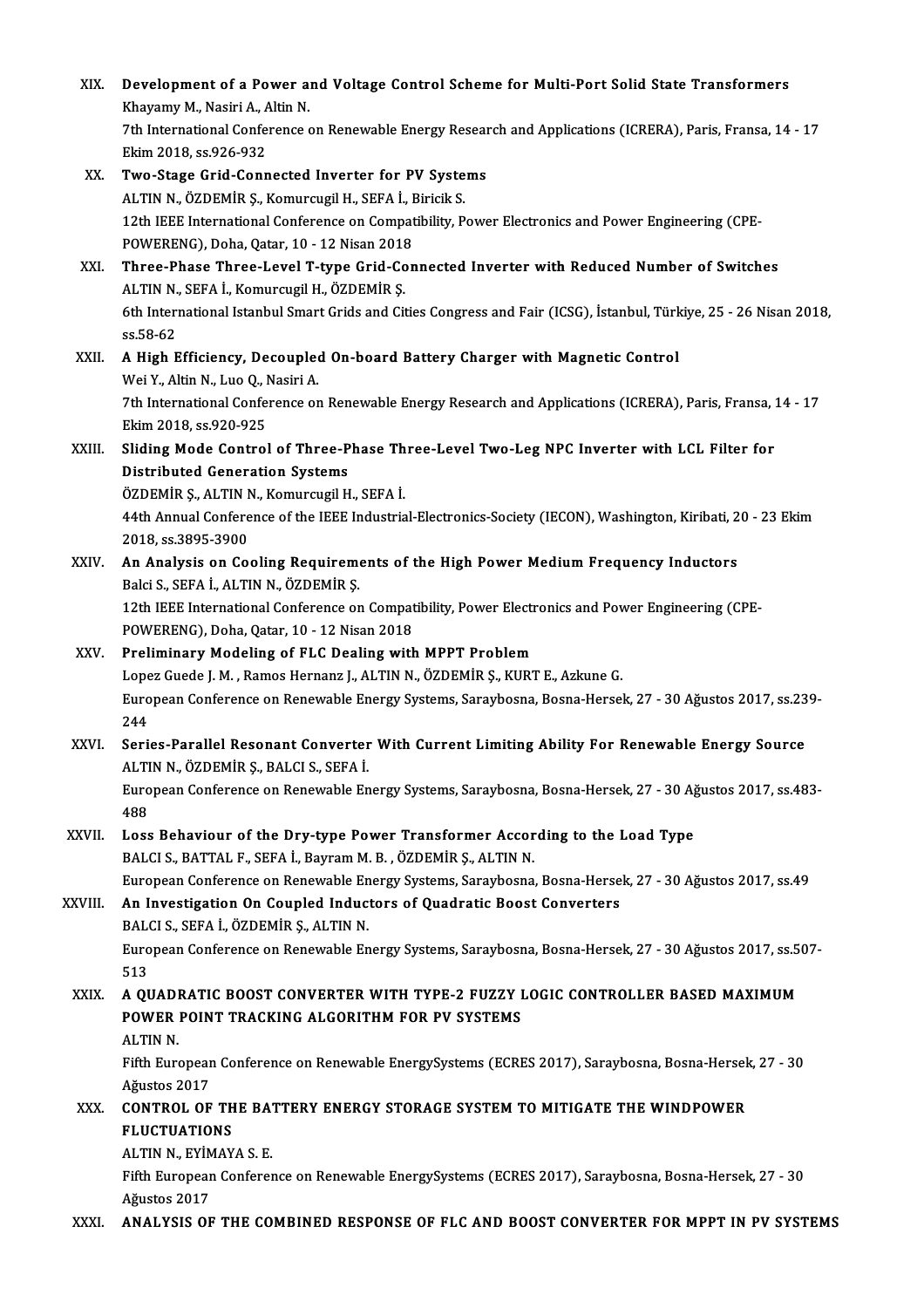Hernanz J. R. , Guede J. M. L. , ALTIN N., Zulueta E., Fernndez U.<br>Eifth Eunonean Conforance en Beneurble EnergySystems (ECI

Fifth European Conference on Renewable EnergySystems (ECRES 2017), Saraybosna, Bosna-Hersek, 27 Ağustos<br>2107 - 30 Ağustos 2017 Hernanz J. R. , Guede J. M<br>Fifth European Conferen<br>2107 - 30 Ağustos 2017<br>A fuggy logys sontrol s Fifth European Conference on Renewable EnergySystems (ECRES 2017), Saraybosna, Bosna-Hersek,<br>2107 - 30 Ağustos 2017<br>XXXII. A fuzzy logic control study for the mitigation of power fluctuations in the wind turbines.

2107 - 30 Ağustos 2017<br>A fuzzy logic control study fo<br>EYİMAYA S. E. , BAL G., ALTIN N.<br>VI European Conference en Ben A fuzzy logic control study for the mitigation of power fluctuations in<br>EYIMAYA S. E. , BAL G., ALTIN N.<br>VI. European Conference on Renewable Energy Systems, 25 - 27 Haziran 2017<br>Industance and Loss Babayiors of Modium Exe

EYİMAYA S. E. , BAL G., ALTIN N.<br>VI. European Conference on Renewable Energy Systems, 25 - 27 Haziran 2017<br>XXXIII. Inductance and Loss Behaviors of Medium Frequency High Power Gapped Core Inductors<br>RALCIS Bayram M. B. VI. European Conference on Renewable E<br>Inductance and Loss Behaviors of M<br>BALCI S., Bayram M. B. , ALTIN N., SEFA İ.<br>Eth International Conference on Advance 5th InternationalConference onAdvancedTechnologySciences (ICAT), İstanbul,Türkiye,9 -12Mayıs2017 BALCI S., Bayram M. B. , ALTIN N., SEFA İ.<br>5th International Conference on Advanced TechnologySciences (ICAT), İstanbul, Türkiye, 9 - 12 Mayıs 2017<br>XXXIV. Three-Phase Three-Level Inverter with Reduced Number of Switche

- 5th International Conference on Advanced TechnologyScien<br>Three-Phase Three-Level Inverter with Reduced Nun<br>SEFA İ., Komurcugil H., DEMİRBAŞ Ş., ALTIN N., ÖZDEMİR Ş.<br>6th IEEE International Conference on Benevyable Energy Be Three-Phase Three-Level Inverter with Reduced Number of Switches for Stand-Alone PV Systems<br>SEFA İ., Komurcugil H., DEMİRBAŞ Ş., ALTIN N., ÖZDEMİR Ş.<br>6th IEEE International Conference on Renewable Energy Research and Appli SEFA İ., Komurcugil H., DEMİRBAŞ Ş., ALTIN N., ÖZDEMİR Ş.<br>6th IEEE International Conference on Renewable Energy Research and Applications (ICRERA), California, Amerika<br>Birleşik Devletleri, 5 - 08 Kasım 2017, ss.1115-1120 6th IEEE International Conference on Renewable Energy Research and Applications (ICRERA), Californ<br>Birleşik Devletleri, 5 - 08 Kasım 2017, ss.1115-1120<br>XXXV. Design and Loss Analysis of LCL Filter Inductors for Two-Level a
- Birleşik Devletleri, 5 08 Kasım 2017, ss.1115-1120<br>Design and Loss Analysis of LCL Filter Inductors for Two<br>SEFA İ., ALTIN N., ÖZDEMİR Ş., Balci S., Bayram M. B. , Kelebek H.<br>International Conference on Analied Electroni Design and Loss Analysis of LCL Filter Inductors for Two-Level and Three-Level Inverters<br>SEFA İ., ALTIN N., ÖZDEMİR Ş., Balci S., Bayram M. B. , Kelebek H.<br>International Conference on Applied Electronics (AE), Pilsen, Çek SEFA İ., ALTIN N., ÖZDEMİR Ş., Balci S., Bayram M. B. , Kelebek H.<br>International Conference on Applied Electronics (AE), Pilsen, Çel<br>XXXVI. Erasmus Innovative European Studies<br>Lopez-Guede J. M. , KURT E., ALTIN N., Grana M International Conference on Applied Electronics (AE), Pilsen, Çek Cumhuriyeti, 5 - 06 Eylül 2017, ss.211-215

Int Joint Conf on Int Conference on Soft Comp Models in Ind and Environm Applicat / Int Conf on Computat Lopez-Guede J. M. , KURT E., ALTIN N., Grana M., Ionescu V.<br>Int Joint Conf on Int Conference on Soft Comp Models in Ind and Environm Applicat / Int Conf on Computat<br>Intelligence in Secur Informat Syst / Int Conf on Europea Int Joint Conf on Int Confer<br>Intelligence in Secur Inform<br>2016, cilt.527, ss.758-765<br>MBBT Canable Quadrati Intelligence in Secur Informat Syst / Int Conf on European Transn<br>2016, cilt.527, ss.758-765<br>XXXVII. MPPT Capable Quadratic Boost Converter for PV Systems<br>ÖZDEMIR S. ALTIN N. SERA İ

## 2016, cilt.527, ss.758-765<br>MPPT Capable Quadratic Boost Converter for PV Systems<br>ÖZDEMİR Ş., ALTIN N., SEFA İ. MPPT Capable Quadratic Boost Converter for PV Systems<br>ÖZDEMİR Ş., ALTIN N., SEFA İ.<br>ECRES – 4. European Conference on Renewable Energy Systems, İstanbul, Türkiye, 28 - 31 Ağustos 2016, ss.826-<br>921 ÖZDI<br>ECRI<br>831<br>Thre

ECRES – 4. European Conference on Renewable Energy Systems, İstanbul, Tü:<br>831<br>XXXVIII. Three Level Isolated DC DC Converter For High Power Applications<br>ÖZDEMİR S. Roku S. ALTIN N. SERA İ

# 831<br>Three Level Isolated DC DC Conve<br>ÖZDEMİR Ş., Balcı S., ALTIN N., SEFA İ.<br>FCRES. ...A. Europeen Conference en B

Three Level Isolated DC DC Converter For High Power Applications<br>ÖZDEMİR Ş., Balcı S., ALTIN N., SEFA İ.<br>ECRES – 4. European Conference on Renewable Energy Systems, İstanbul, Türkiye, 28 - 31 Ağustos 2016, ss.872-<br>977 ÖZDEMİR Ş., Balcı S., ALTIN N., SEFA İ.<br>ECRES – 4. European Conference on R<br>877 ECRES – 4. European Conference on Renewable Energy Systems, İstanbul, Türkiye, 28 - 31 Ağustos 2016, ss.8<br>877<br>XXXIX. DESIGN OF THE MEDIUM FREQUENCY POWER TRANSFORMERWITH SOFT MAGNETIC MATERIAL

## DESIGN OF THE MEDIUM FREQUENCY POWER TRANSFORMERWITH SOFT MAGNETIC MATERIAL Balci S., SEFA İ., ALTIN N. DESIGN OF THE MEDIUM FREQUENCY POWER TRANSFORMERWITH SOFT MAGNETIC MATERIAL<br>Balci S., SEFA İ., ALTIN N.<br>ECRES – 4. European Conference on Renewable Energy Systems, İstanbul, Türkiye, 28 - 31 Ağustos 2016, ss.832-<br>840

Balci<br>ECRI<br>840<br>An L ECRES – 4. European Conference on Renewable I<br>840<br>XL. An Introduction to Vehicle to Grid Systems<br>Soup M, ALTIN N

# 840<br><mark>An Introduction</mark><br>Sarp M., ALTIN N.<br>4th Euronean Car

Sarp M., ALTIN N.

4th European Conference on Renewable Energy Systems, ECRES 2016, İstanbul, Türkiye, 28 - 31 Ağustos 2016, ss.1-7 4th European Conference on Renewable Energy Systems, ECRES 2016, Istanb<br>ss.1-7<br>XLI. Electromagnetic Analysis of a Single Phase Grid Interactive Inverter<br> $V^{I1DTE}$  Sarikabya M N. Sarikabya M ALTIN N.

# ss.1-7<br>Electromagnetic Analysis of a Single Phase<br>KURT E., Sarıkahya M. N. , Sarıkahya M., ALTIN N.<br>4th Euronean Conference en Beneurble Energy

KURT E., Sarıkahya M. N., Sarıkahya M., ALTIN N.

4th European Conference on Renewable Energy Systems, ECRES 2016, İstanbul, Türkiye, 28 - 31 Ağustos 2016, ss.1-7 4th European Conference on Renewable Energy Systems, ECRES 2016, İstanbul, Türkiye, 28 - 31 Ağustos 2<br>ss.1-7<br>XLII. High Frequency Inductively Coupled Power Transfer System with Large Air Gap for Electrical<br>Vehicles

# ss.1-7<br>High Fre<br>Vehicles<br><sup>VUZEV S</sup> High Frequency Inductiv<br>Vehicles<br>KUZEY Ş., balcı s., ALTIN N.<br>4th Euroneen Conference 4

Vehicles<br>KUZEY Ş., balcı s., ALTIN N.<br>4th European Conference on Renewable Energy Systems, ECRES 2016, İstanbul, Türkiye, 28 - 31 Ağustos 2016, KUZEY<br>4th Eu<br>ss.1-7<br>EVDL C 4th European Conference on Renewable Energy Systems, ECRES 2016, İstanbul, Türkiye, 28 - 31<br>SS.1-7<br>XLIII. EXPLORATION OF POWER QUALITY WITH A UPQC FED BY PV SYSTEM WITH HYBRID

ss.1-7<br>EXPLORATION OF POWER QUALITY WITH A UPQC FED BY P<br>SUPERCAPACITORS BATTERIES ENERGY STORAGE SYSTEM<br>Bouzelth Y, KURT E, Channi B, ALTIN N EXPLORATION OF POWER QUALITY W<br>SUPERCAPACITORS BATTERIES ENER<br>Bouzelata Y., KURT E., Chenni R., ALTIN N. SUPERCAPACITORS BATTERIES ENERGY STORAGE SYSTEM<br>Bouzelata Y., KURT E., Chenni R., ALTIN N.<br>ECRES 2016 - European Conference on Renewable Energy Systems, 28 - 24 Ağustos 2016

XLIV. Performance Analysis of Interleaved Quadratic Boost Converter with Coupled Inductor for Fuel Cel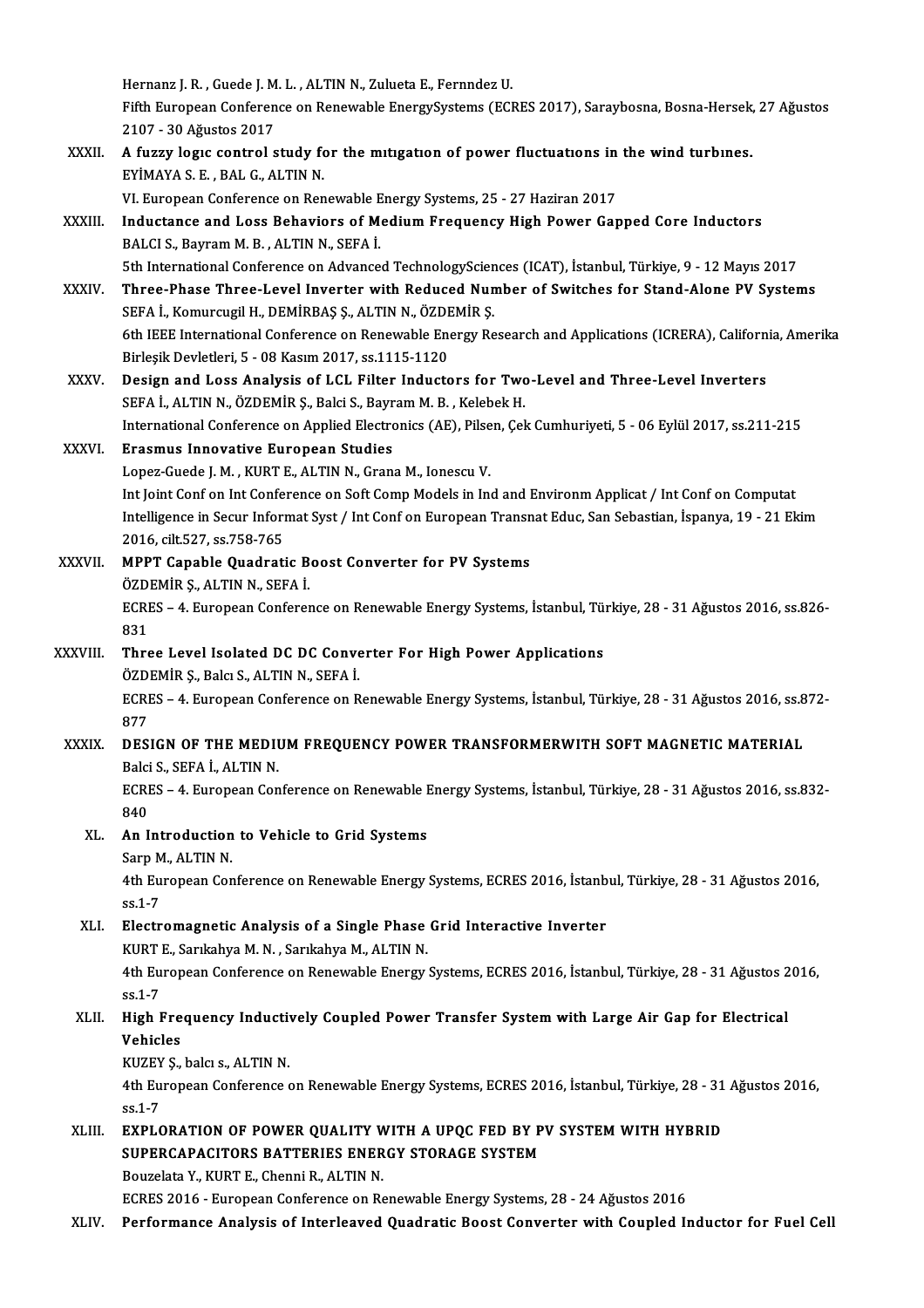#### Applications

Balci S., ALTIN N., Komurcugil H., SEFA İ.

Applications<br>Balci S., ALTIN N., Komurcugil H., SEFA İ.<br>42nd Annual Conference of the IEEE-Industrial-Electronics-Society (IECON), Florence, İtalya, 24 - 27 Ekim 2016, Balci S., ALTIN<br>42nd Annual C<br>ss.3541-3546<br>A Modified J 42nd Annual Conference of the IEEE-Industrial-Electronics-Society (IECON), Florence, İtalya, 24 - 27 Ekim 2016,<br>ss.3541-3546<br>XLV. A Modified Lyapunov-Function Based Control Strategy for Three-Phase Grid-Connected VSI wi

# ss.354<br>A Mod<br>Filter<br><sup>Komur</sup> A Modified Lyapunov-Function Based Continued Continued Continued Continued Continued Continued Continued Continued Continued Continued Incorporme<br>And Annual Continued of the IEEE Industrial

Komurcugil H., ÖZDEMİR Ş., ALTIN N., SEFA İ.

Filter<br>Komurcugil H., ÖZDEMİR Ş., ALTIN N., SEFA İ.<br>42nd Annual Conference of the IEEE-Industrial-Electronics-Society (IECON), Florence, İtalya, 24 - 27 Ekim 2016,<br>ss.2218-2223 42nd Annual Conference of the IEEE-Industrial-Electronics-Society (IECON), Florence, İtalya, 24 - ss.2218-2223<br>XLVI. Maximum Power Point Tracking Quadratic Boost Converter for Photovoltaic Systems<br>ALVI. Maximum Power Point

# ss.2218-2223<br>Maximum Power<br>ALTIN N., Ozturk E.<br><sup>Oth Intornational C</sup> Maximum Power Point Tracking Quadratic Boost Converter for Photovoltaic Systems<br>ALTIN N., Ozturk E.<br>8th International Conference on Electronics, Computers and Artificial Intelligence (ECAI), Ploiesti, Romanya, 30<br>Hariran,

ALTIN N., Ozturk E.<br>8th International Conference on Electronics, Computers and Artificial Intelligence (ECAI), Ploiesti, Romanya, 30<br>Haziran - 02 Temmuz 2016 8th International Conference on Electronics, Computers and Artificial Intelligence (ECAI), Ploiesti, Romanya, 30<br>Haziran - 02 Temmuz 2016<br>XLVII. Sliding-Mode and Proportional-Resonant Based Control Strategy for Three-Phase

# Haziran - 02 Temm<br>Sliding-Mode and<br>LCL-Filtered VSI<br>Komungugil H. ALT Sliding-Mode and Proportional-Resonan<br>LCL-Filtered VSI<br>Komurcugil H., ALTIN N., ÖZDEMİR Ş., SEFA İ.<br>42nd Annual Conforence of the IEEE Industri

Komurcugil H., ALTIN N., ÖZDEMİR Ş., SEFA İ.

LCL-Filtered VSI<br>Komurcugil H., ALTIN N., ÖZDEMİR Ş., SEFA İ.<br>42nd Annual Conference of the IEEE-Industrial-Electronics-Society (IECON), Florence, İtalya, 24 - 27 Ekim 2016,<br>ss.2396-2401 42nd Annual Conference of the IEEE-Industrial-Electronics-<br>ss.2396-2401<br>XLVIII. Energy Storage Systems and Power System Stability ss.2396-2<br><mark>Energy</mark> S<br>ALTIN N.

ALTIN N.

3rd International Smart Grid Workshop and Certificate Program (ISGWCP), İstanbul, Türkiye, 21 - 25 Mart 2016,<br>ss.48-54 3rd International Smart Grid Workshop and Certificate Program (ISGWCP), İstanbul, Türkiye, 21 - 25 Mart 2016,<br>SS.48-54<br>XLIX. An Investigation of Ferrite And Nanocrystalline Core Materials for Medium Frequency Transformers<br>

# ss.48-54<br><mark>An Investigation of Fe</mark><br>balcı s., SEFA İ., ALTIN N.<br><sup>2. Euronean Conference</sup> An Investigation of Ferrite And Nanocrystalline Core Materials for Medium Frequency Ti<br>balcı s., SEFA İ., ALTIN N.<br>3. European Conference on Renewable Energy Systems (ECRES), Antalya, Türkiye, 7 - 10 Ekim 2015<br>Investigatio

## balcı s., SEFA İ., ALTIN N.<br>3. European Conference on Renewable Energy Systems (ECRES), Antalya, Türkiye, 7 - 10 Ekim 2015<br>1. Investigation of The Thermal Behaviour of The Ferrite Core for Medium Frequency Applications<br>bal 3. European Conference<br>Investigation of The T<br>balcı s., SEFA İ., ALTIN N.<br><sup>2. European Conference</sup> Investigation of The Thermal Behaviour of The Ferrite Core for Medium Frequency Appl<br>balcı s., SEFA İ., ALTIN N.<br>3. European Conference on Renewable Energy Systems (ECRES), Antalya, Türkiye, 7 - 10 Ekim 2015<br>Investigation

### balcı s., SEFA İ., ALTIN N.<br>3. European Conference on Renewable Energy Systems (ECRES), Antalya, Türkiye, 7 - 10 Ekim 2015<br>LI. Investigation of the thermal behaviour of the ferrite core for medium frequency transformer<br>ann **3. European C**<br>Investigation<br>applications<br>colomib. SEE/ Investigation of the the<br>applications<br>selami b., SEFA İ., ALTIN N.<br>ECRES 2015, 2th Euronean applications<br>selami b., SEFA İ., ALTIN N.<br>ECRES 2015, 3th European Conference on Renewable Energy Systems, Antalya, Türkiye, 7 - 10 Ekim 2015, ss.1-10<br>OPTIMAL DESICN AND REREORMANCE EVALUATION OF HYPRID WIND SOLAR ENERCY S

### LI . OPTIMAL DESIGN AND PERFORMANCE EVALUATION OF HYBRIDWIND SOLAR ENERGY SYSTEMFOR ECRES 2015, 3th European Conference on Renewable Energy S<br>OPTIMAL DESIGN AND PERFORMANCE EVALUATION OF<br>POWER GENERATION AND HARMONIC COMPENSATION<br>Yobia B. ALTIN N. Basbid C. KUPT E LII. OPTIMAL DESIGN AND PERFORMANCE EVALUATION OF HYBRID WIND SOLAR ENERGY SYSTEM FOR POWER GENERATION AND HARMONIC COMPENSATION<br>Yahia B., ALTIN N., Rachid C., KURT E. POWER GENERATION AND HARMONIC COMPENSATION<br>Yahia B., ALTIN N., Rachid C., KURT E.<br>ECRES 2015, 3th European Conference on Renewable Energy Systems, Antalya, Türkiye, 7 - 10 Ekim 2015, ss.1-11<br>Three Phase Multilevel Crid Int

## Yahia B., ALTIN N., Rachid C., KURT E.<br>ECRES 2015, 3th European Conference on Renewable Energy Systems, Antalya, Türkiye, 7 - 10 Ekim 2015,<br>LIII. Three-Phase Multilevel Grid Interactive Inverter for PV Systems with Rea ECRES 2015<br>Three-Pha<br>Capability<br>ÖZDEMİP S Three-Phase Multilevel Grid Interact<br>Capability<br>ÖZDEMİR Ş., Bayhan S., SEFA İ., ALTIN N.<br>First Worksbon en Smart Crid and Benet

Capability<br>ÖZDEMİR Ş., Bayhan S., SEFA İ., ALTIN N.<br>First Workshop on Smart Grid and Renewable Energy (SGRE), Doha, Qatar, 22 - 23 Mart 2015

# ÖZDEMİR Ş., Bayhan S., SEFA İ., ALTIN N.<br>First Workshop on Smart Grid and Renewable Energy (SGRE), Doha, Qatar, .<br>LIV. Three-Phase Three-Level Inverter Based Shunt Active Power Filter<br>ALTIN N. KARLAN Q. ÖZDEMİR S

First Workshop on Smart Grid and<br>Three-Phase Three-Level Inve<br>ALTIN N., KAPLAN O., ÖZDEMİR Ş.<br>16th International Bewer Electron Three-Phase Three-Level Inverter Based Shunt Active Power Filter<br>ALTIN N., KAPLAN O., ÖZDEMİR Ş.<br>16th International Power Electronics and Motion Control Conference and Exposition (PEMC), Antalya, Türkiye, 21<br>24 Erlül 2014, ALTIN N., KAPLAN O., ÖZDE<br>16th International Power El<br>- 24 Eylül 2014, ss.799-804<br>7 Sourse Inverter for Be 16th International Power Electronics and Motion Contro<br>- 24 Eylül 2014, ss.799-804<br>LV. Z Source Inverter for Renewable Energy Systems<br>SEEA LALTIN N. ÖZDEMIR S

### - 24 Eylül 2014, ss.799-804<br>LV. Z Source Inverter for Renewable Energy Systems II. The European Workshop & Conference on Renewable Energy Systems, EWRES & ECRES, Antalya, Türkiye, 20 -<br>30 Kasım 2013, ss.1-6 SEFA İ., ALTIN N., ÖZDEMİR Ş.

LVI. FEM based parametric analysis of AC line reactors BALCI S.,ALTINN.,ÖZDEMİRŞ.,SEFAİ. 4th International Conference on Power Engineering, Energy and Electrical Drives, Istanbul, Turkey, 13 - 17 Mayıs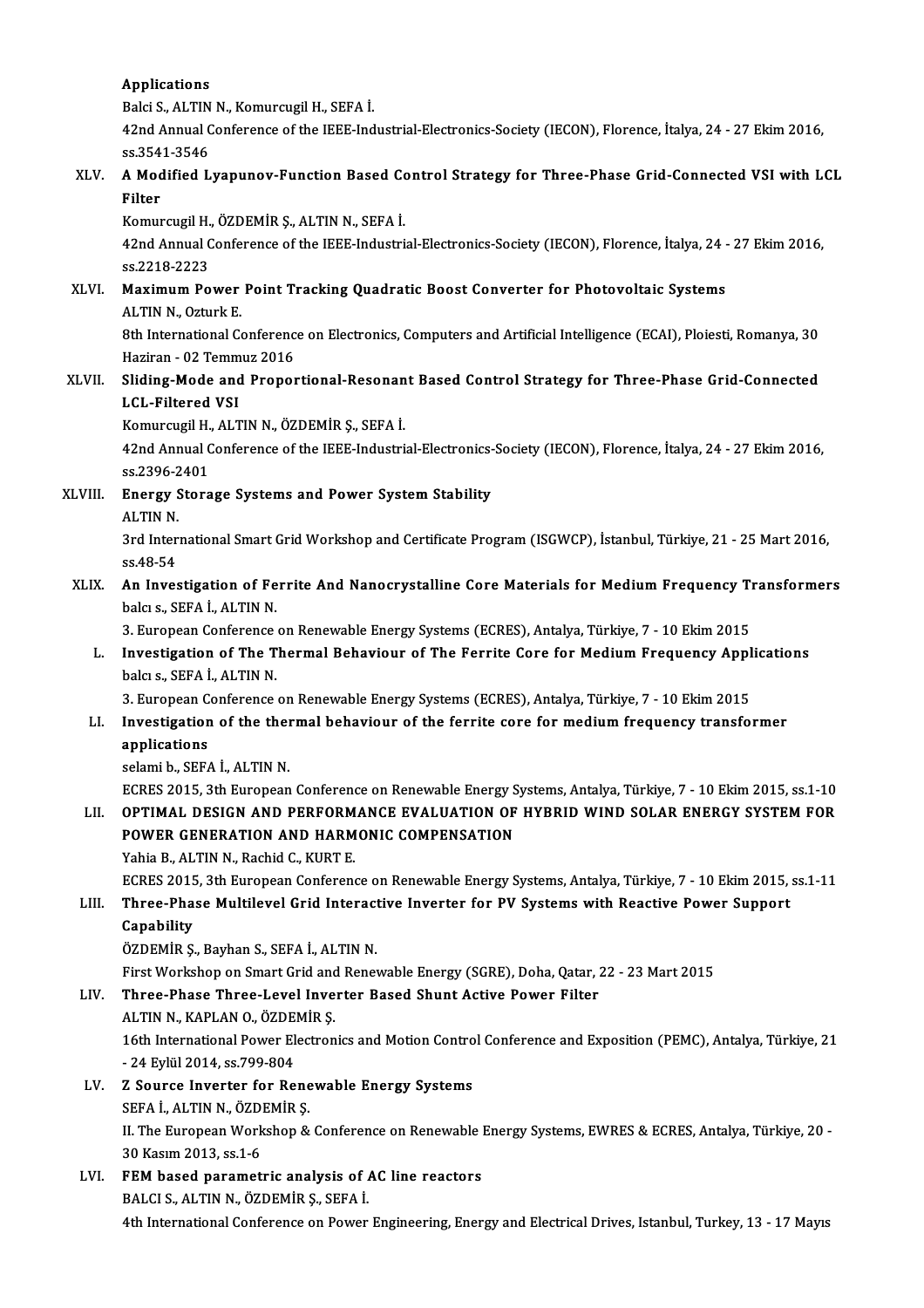2013, ss.1328-1333 LVII. FEM based parametric analysis of AC line reactors Power Engineering 2013, ss.1328-1333<br>FEM based parametric analysis of<br>balcı s., ALTIN N., ÖZDEMİR Ş., SEFA İ.<br>IEEE 4. International Conference en E IEEE 4. International Conference on Energy and Electrical Drives (POWERENG'2013), İstanbul, Türkiye, 13 - 17<br>Mayıs 2013, ss.1328-1333 balcı s., ALTIN N., ÖZDEMİR<br>IEEE 4. International Confe<br>Mayıs 2013, ss.1328-1333<br>Power Quelity Analyger IEEE 4. International Conference on Energy and Electric<br>Mayıs 2013, ss.1328-1333<br>LVIII. Power Quality Analyzer for Three Phase Systems<br>SEEA LALTIN N. Age E. Colak K. Mayıs 2013, ss.1328-1333<br>Power Quality Analyzer for T.<br>SEFA İ., ALTIN N., Asa E., Colak K.<br>International Conference en Bens International Conference on Renewable Energy Research and Applications (ICRERA), Madrid, İspanya, 20 - 23<br>Ekim 2013, ss.1222-1227 SEFA İ., ALTIN N., Asa E., Colak K. International Conference on Renewable Energy Research and Applications (ICRERA), Madrid, İspanya, 2<br>Ekim 2013, ss.1222-1227<br>LIX. A Comparison of Single and Three Phase DC/DC Converter Structures for Battery Charging<br>ALTIN Ekim 2013, ss.1222-1227<br>A Comparison of Single and Three<br>ALTIN N., Balci S., ÖZDEMİR Ş., SEFA İ.<br>International Conference en Benevyeb A Comparison of Single and Three Phase DC/DC Converter Structures for Battery Charging<br>ALTIN N., Balci S., ÖZDEMİR Ş., SEFA İ.<br>International Conference on Renewable Energy Research and Applications (ICRERA), Madrid, İspany ALTIN N., Balci S., ÖZDEMİR Ş., SEFA İ.<br>International Conference on Renewable Energy Research and Applications (ICRERA), Madrid, İspanya, 20 - 23<br>Ekim 2013, ss.1228-1233 International Conference on Renewable Energy Research and Applications (ICRE)<br>Ekim 2013, ss.1228-1233<br>LX. A Comprehensive Analysis of Inductors for Interleaved Buck Converter<br>SEEA L balg s. ALTIN N. ÖZDEMIR S Ekim 2013, ss.1228-1233<br>**A Comprehensive Analysis of Index**<br>SEFA İ., balcı s., ALTIN N., ÖZDEMİR Ş.<br>IEEE 15th International Bewer Electre IEEE 15th International Power Electronics and Motion Control Conference and Exposition, Novi-Sad, Sırbistan, 4 -SEFA İ., balcı s., ALTIN N., ÖZDEMİR Ş. LXI. Three Phase Three Level Grid Interactive Inverter with Fuzzy Logic Based MPPT Controller<br>ALTIN N., ÖZDEMİR Ş. 06 Kasım 2012, ss.1-6 Three Phase Three Level Grid Interactive Inverter with Fuzzy Logic Based MPPT Controller<br>ALTIN N., ÖZDEMİR Ş.<br>The European Workshop & Conference on Renewable Energy Systems, EWRES & ECRES, Antalya, Türkiye, 1 - 03<br>Flim 201 ALTIN N., ÖZDEMİ<br>The European Wo<br>Ekim 2012, ss.1-8<br>Single Stage Thr The European Workshop & Conference on Renewable Energy Systems, EWR<br>Ekim 2012, ss.1-8<br>LXII. Single Stage Three Level MPPT Inverter for Solar Supplied Systems<br>ÖZDEMİR S. ALTIN N. SERA İ Ekim 2012, ss.1-8<br>Single Stage Three Level MPPT Inverter for Solar Supplied Systems<br>ÖZDEMİR Ş., ALTIN N., SEFA İ. Single Stage Three Level MPPT Inverter for Solar Supplied Systems<br>ÖZDEMİR Ş., ALTIN N., SEFA İ.<br>IEEE 21th International Symposium on Power Electronics, Electrical Drives, Automation and Motion, Sorrento,<br>İtalya 20, 22 Hari ÖZDEMİR Ş., ALTIN N., SEFA İ.<br>IEEE 21th International Symposium on P<br>İtalya, 20 - 22 Haziran 2012, ss.103-108<br>Dunamia Baastiva Bowar Componest IEEE 21th International Symposium on Power Electronics, Electrical Drives,<br>
italya, 20 - 22 Haziran 2012, ss.103-108<br>
LXIII. Dynamic Reactive Power Compensation System for Wind Turbines İtalya, 20 - 22 Haziran 2012, ss.103-108<br>Dynamic Reactive Power Compensation System for<br>SEFA İ., özsan a., ALTIN N., GÖRGÜNOĞLU S., ÖZDEMİR Ş.<br>7. International Conference and Evhibition en Eselegical. SEFA İ., özsan a., ALTIN N., GÖRGÜNOĞLU S., ÖZDEMİR Ş.<br>7. International Conference and Exhibition on Ecological Vehicles and Renewable Energies, EVER'12, manako, SEFA İ., özsan a., ALTIN N., GÖRGÜNOĞLU S., ÖZDEMİ<br>7. International Conference and Exhibition on Ecologi<br>FRANSA GÜNEY BÖLGESİ, 22 - 24 Mayıs 2012, ss.1-6<br>Comprehensive Analysis of Industars for an Ini LXIV. Comprehensive Analysis of Inductors for an Interleaved Buck Converter<br>Sefa I., Balci S., ALTIN N., ÖZDEMİR S. FRANSA GÜNEY BÖLGESİ, 22 - 24 Ma<br>Comprehensive Analysis of Induc<br>Sefa I., Balci S., ALTIN N., ÖZDEMİR Ş.<br>15th International Bewer Electronics Comprehensive Analysis of Inductors for an Interleaved Buck Converter<br>Sefa I., Balci S., ALTIN N., ÖZDEMİR Ş.<br>15th International Power Electronics and Motion Control Conference and Exposition (EPE-PEMC ECCE Europe),<br>Navi S Sefa I., Balci S., ALTIN N., ÖZDEMİR Ş.<br>15th International Power Electronics<br>Novi-Sad, Sırbistan, 4 - 06 Eylül 2012<br>Single Phase Crid Internative BV 1 15th International Power Electronics and Motion Control Conference and Exposition (EPE-PEMC ECCE Europe),<br>Novi-Sad, Sırbistan, 4 - 06 Eylül 2012<br>LXV. Single Phase Grid Interactive PV System With MPPT Capability Based on Ty Novi-Sa<br>Single<br>Altin N.<br>1st Inte Single Phase Grid Interactive PV System With MPPT Capability Based on Type-2 Fuzzy Logic System:<br>Altin N.<br>1st International Conference on Renewable Energy Research and Applications (ICRERA), Nagasaki, Japonya, 11 -<br>14 Kesu Altin N.<br>1st International Conference on Renewable Energy Research and Applications (ICRERA), Nagasaki, Japonya, 11 -<br>14 Kasım 2012 1st International Conference on Renewable Energy Research and Applications (ICRER<br>14 Kasım 2012<br>LXVI. A Three-Level MPPT Capability Rectifier For High Power Direct Drive WECS 14 Kasım 2012<br>A Three-Level MPP?<br>ALTIN N., ÖZDEMİR Ş.<br>1st International Conf A Three-Level MPPT Capability Rectifier For High Power Direct Drive WECS<br>ALTIN N., ÖZDEMİR Ş.<br>1st International Conference on Renewable Energy Research and Applications (ICRERA), Nagasaki, Japonya, 11 -<br>14 Kasım 2012 ALTIN N., ÖZDE<br>1st Internationa<br>14 Kasım 2012<br>Simulation of 1st International Conference on Renewable Energy Research and Applic<br>14 Kasım 2012<br>LXVII. Simulation of Neuro Fuzzy Controlled Grid Interactive Inverter 14 Kasım 2012<br>Simulation of N<br>ALTIN N., SEFA İ.<br>YYULInternations Simulation of Neuro Fuzzy Controlled Grid Interactive Inverter<br>ALTIN N., SEFA İ.<br>XXIII International Symposium on Information, Communication and Automation Technologies, saraybosna, Bosna-<br>Horsek 27 - 29 Ekim 2011 es 1-7

ALTIN N., SEFA İ.<br>XXIII International Symposium on<br>Hersek, 27 - 29 Ekim 2011, ss.1-7<br>Core lasses of nuum eveited in: XXIII International Symposium on Information, Communication and Automation Technole<br>Hersek, 27 - 29 Ekim 2011, ss.1-7<br>LXVIII. Core losses of pwm excited inverter transformers with finite element method

- Hersek, 27 29 Ekim 2011, ss.1-7<br>Core losses of pwm excited inver<br>SEFA İ., balcı s., ALTIN N., ÖZDEMİR Ş.<br>7th International Conference en Tesh. Core losses of pwm excited inverter transformers with finite element method<br>SEFA İ., balcı s., ALTIN N., ÖZDEMİR Ş.<br>7th International Conference on Technical and Physical Problems of Power Engineering TPE-2011, Lefkoşa, Kı SEFA İ., balcı s., ALTIN N., ÖZDEMİR<br>7th International Conference on Teo<br>(Kktc), 7 - 09 Temmuz 2011, ss.1-6<br>An Implementation of Crid Inte
- LXIX. An Implementation of Grid Interactive Inverter with Reactive Power Support Capability for Renewable Energy Sources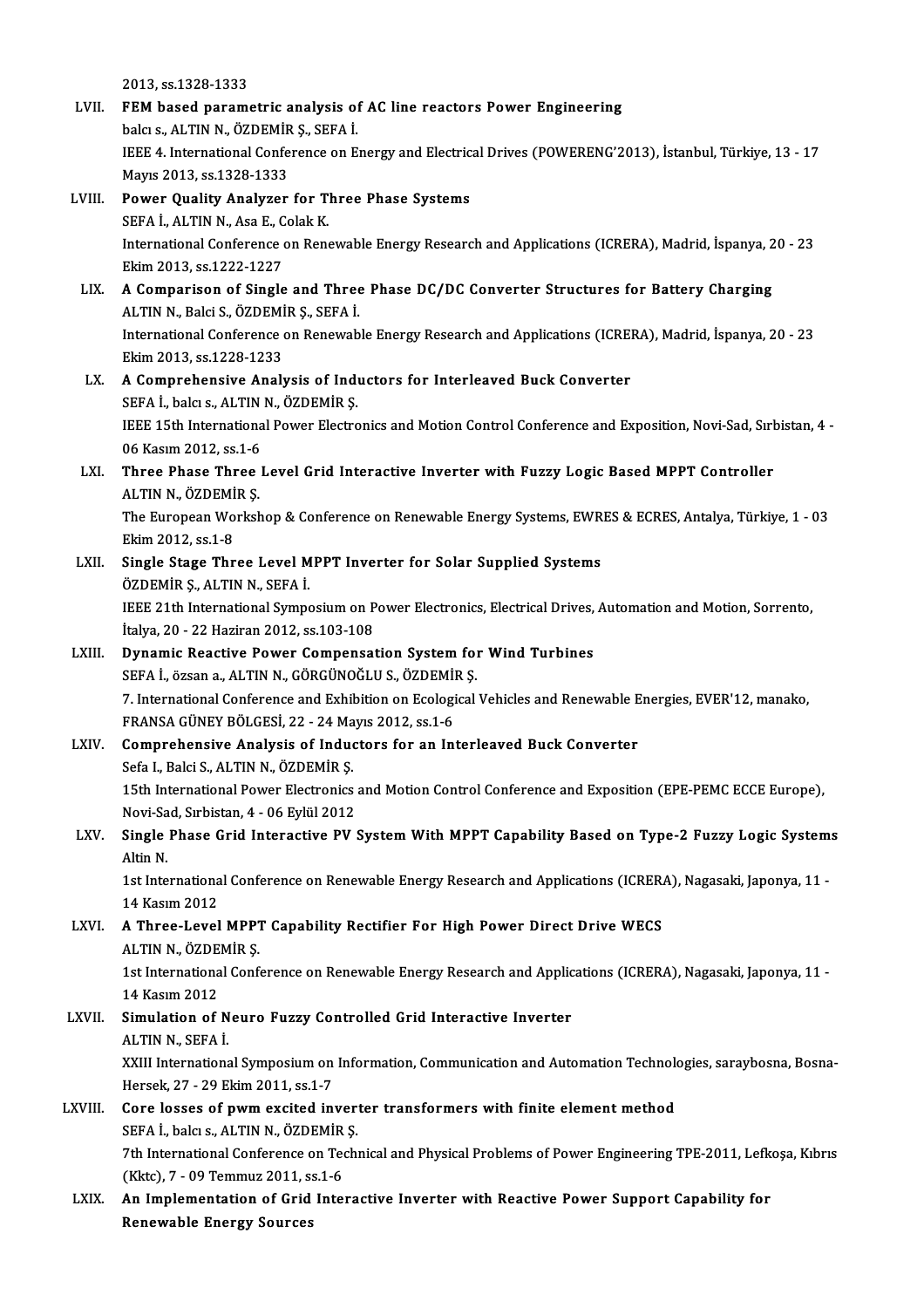|               | SEFA İ., ALTIN N., ÖZDEMİR Ş.                                                                                    |
|---------------|------------------------------------------------------------------------------------------------------------------|
|               | III. IEEE International Conference on Power Engineering Energy and Electrical Drives, Malaga, İspanya, 11 - 13   |
|               | Mayıs 2011, ss 1-6                                                                                               |
| LXX.          | A Microcontroller Based Power Units for Dynamic Reactive Power Compensation Systems                              |
|               | SEFA İ., abdullah ö., ALTIN N., GÖRGÜNOĞLU S., açıkgöz a.m.                                                      |
|               | 7th International Conference on "Technical and Physical Problems of Power Engineering, Kıbrıs (Kktc), 7 - 09     |
|               | Temmuz 2011                                                                                                      |
| LXXI.         | A Three Level Inverter for Grid Connected Renewable Energy Systems                                               |
|               | SEFA İ., ALTIN N., ÖZDEMİR Ş.                                                                                    |
|               | 5. International Conference and Exhibition on Ecological Vehicles and Renewable Energies, monako grimaldi,       |
|               | FRANSA GÜNEY BÖLGESİ, 25 - 27 Mart 2010, ss 10-334                                                               |
| LXXII.        | Three Phase Grid Interactive Inverter for Renewable Energy Sources                                               |
|               | SEFA İ, ALTIN N, ÖZDEMİR Ş.                                                                                      |
|               | 5th International Advanced Technologies Symposium (IATS'09), Karabük, Türkiye, 13 - 15 Mayıs 2009, ss.226-230    |
| <b>LXXIII</b> | <b>18 PULSE CONTROLLED RECTIFIER: A CASE STUDY ON UPS</b>                                                        |
|               | SEFA İ., ALTIN N., Colak I., ÖZDEMİR Ş.                                                                          |
|               | 13th European Conference on Power Electronics and Applications (EPE 2009), Barcelona, İspanya, 8 - 10 Eylül      |
|               | 2009, ss 2935-2936                                                                                               |
| <b>LXXIV</b>  | MATLAB Tabanlı Bir Enerji Kalitesi Simülatörü                                                                    |
|               | SEFA İ., ALTIN N., erdem a.                                                                                      |
|               | Elektrik-Elektronik ve Bilgisayar Mühendisliği Sempozyumu, Bursa, Türkiye, 26 - 30 Kasım 2008                    |
| LXXV.         | dSPACE based control of voltage source utility interactive inverter                                              |
|               | Sefa İ., Altin N., ÖZDEMİR Ş., DEMİRTAŞ M.                                                                       |
|               | SPEEDAM 2008 - International Symposium on Power Electronics, Electrical Drives, Automation and Motion, Ischia,   |
|               | İtalya, 11 - 13 Haziran 2008, ss 662-666                                                                         |
| <b>LXXVI</b>  | dSAPCE Based Fuzzy Logic Controlled Boost Converter<br>SEFA İ., ALTIN N., ÖZDEMİR Ş.                             |
|               | International Conference on Technical and Physical Problems of Power Engineering, Pitesti, Romanya, 4 - 06 Eylül |
|               | 2008. ss 36-41                                                                                                   |
| LXXVII.       | Simulation of Fuzzy Logic Controlled Grid Interactive Inverter                                                   |
|               | SEFA İ., ALTIN N.                                                                                                |
|               | 4th International Conference on Technical and Physical Problems of Power Engineering, Pitesti, Romanya, 4 - 06   |
|               | Eylül 2008, ss 30-35                                                                                             |
| LXXVIII.      | Simulation of Current Controlled Grid Interactive Inverter                                                       |
|               | SEFA I., ALTIN N.                                                                                                |
|               | TPE-2006 3rd Conference on Technical and Physical Problemsin Power Engineering, Ankara, Türkiye, 29 - 31         |
|               | <b>Mayıs 2006</b>                                                                                                |

#### Desteklenen Projeler

Desteklenen Projeler<br>ALTIN N., Yükseköğretim Kurumları Destekli Proje, Bilgisayar Denetimli 2 Eksenli Güneş Takip sistemi, 2011 - 2013<br>ALTIN N. Yükseköğretim Kurumları Destekli Proje, 20 Derheli Değrultucu Teserum, 2010, 2 D ODCOMONOM Y YUJOLOI<br>ALTIN N., Yükseköğretim Kurumları Destekli Proje, Bilgisayar Denetimli 2 Eksenli Güneş Takip sis<sup>.</sup><br>ALTIN N., Yükseköğretim Kurumları Destekli Proje, 30 Darbeli Doğrultucu Tasarımı, 2010 - 2012 ALTIN N., Yükseköğretim Kurumları Destekli Proje, 30 Darbeli Doğrultucu Tasarımı, 2010 - 2012<br>Atıflar

Atıflar<br>Toplam Atıf Sayısı (WOS):1245<br>b indeksi (WOS):19 rrerrer<br>Toplam Atıf Sayısı (<br>h-indeksi (WOS):19